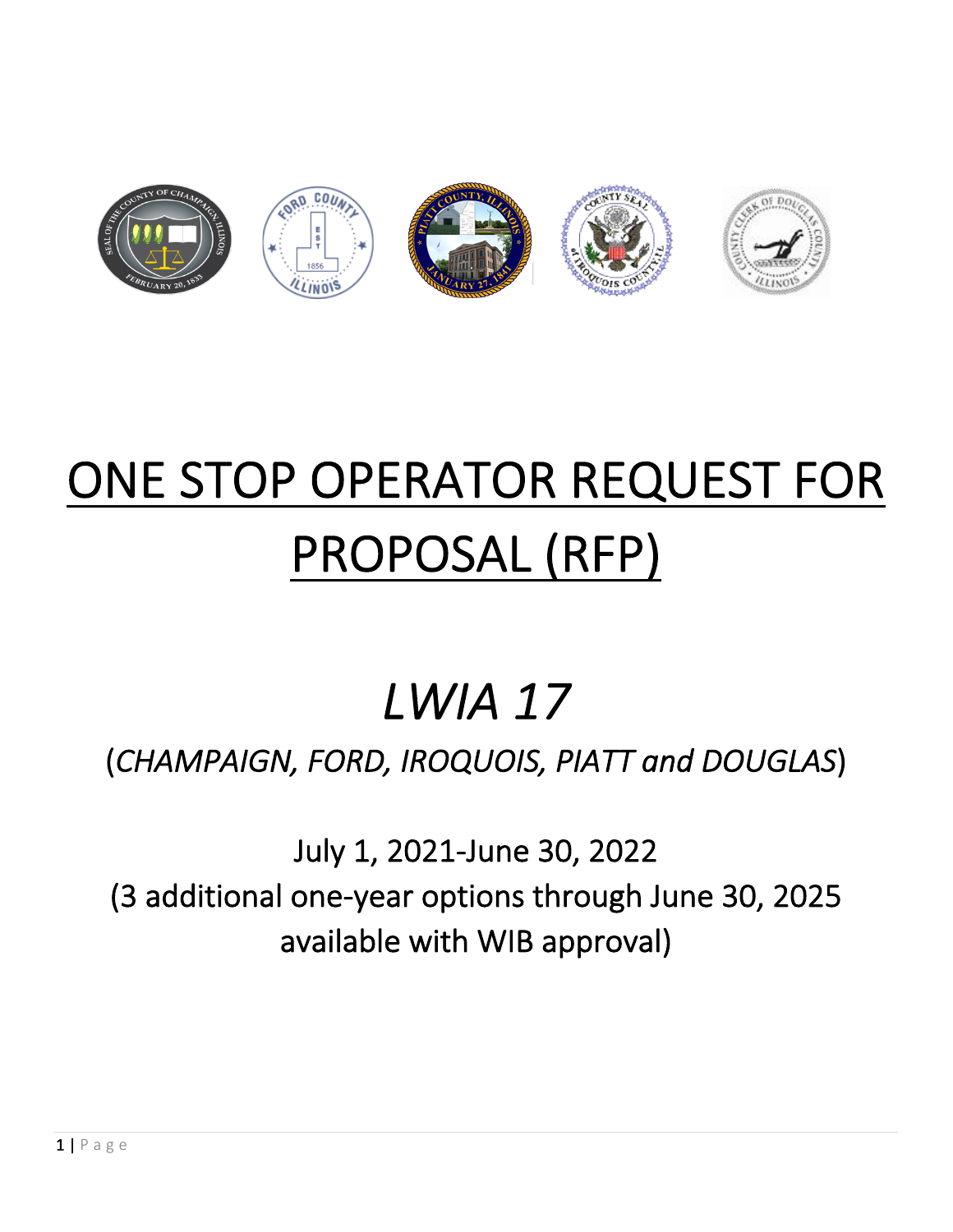### Workforce Innovation Board of East Central Illinois Introduction & Method of Solicitation

The Workforce Innovation and Opportunity Act authorizes the Workforce Innovation Board of East Central Illinois (hereafter referred to as the "WIB") to conduct and engage in workforce development activities and to provide oversight of the local one-stop delivery system in Local Workforce Innovation Area #17 (LWIA 17). LWIA 17 serves residents in Champaign, Ford, Iroquois, Piatt, and Douglas counties. The WIB membership is appointed by the Chief Elected Officials for LWIA 17 and as required by federal mandate, includes individuals from the Business Sector (majority), Workforce Sector, Education and Training Sector, Governmental/Economic and Community Development Sector, and Other Sectors as deemed appropriate by the CEOs. The WIB's principal function is the oversight of, and policy guidance to the workforce development system in LWIA 17. The WIB also makes decisions regarding the use of federal and state funds available for workforce activities.

The Workforce Innovation and Opportunity Act identifies two primary customers of our local workforce system including employers and job seekers. All services and programming provided under WIOA must take both in consideration for program implementation. The services provided to job seekers also serve to ensure that the needs of our business customers are met by aiding them with meeting their workforce and talent needs.

The workforce services to be provided shall be in accordance with the Workforce Innovation and Opportunity Act (WIOA), enacted July 22, 2014. WIOA supersedes the Workforce Investment Act of 1998 and amends the Adult Education and Family Literacy Act, the Wagner-Peyser Act, and the Rehabilitation Act of 1973. WIOA is designed to improve and streamline access to federally funded employment, education, training, and supportive services, to strengthen and improve our nation's public workforce system, and help put Americans back to work.

WIOA is LWIA 17's primary source of funding for workforce development services. Respondents to this RFP shall be familiar with WIOA and the federal and state regulations applicable to the WIOA. Both WIOA and the regulations can be accessed on the Department of Labor's site at www.doleta.gov and the Department of Commerce and Economic Opportunity at www.illinois.gov/dceo.

The Workforce Innovation Board of East Central Illinois is soliciting proposals from qualified applicants and/or organizations with the expertise and capacity to manage the day-to-day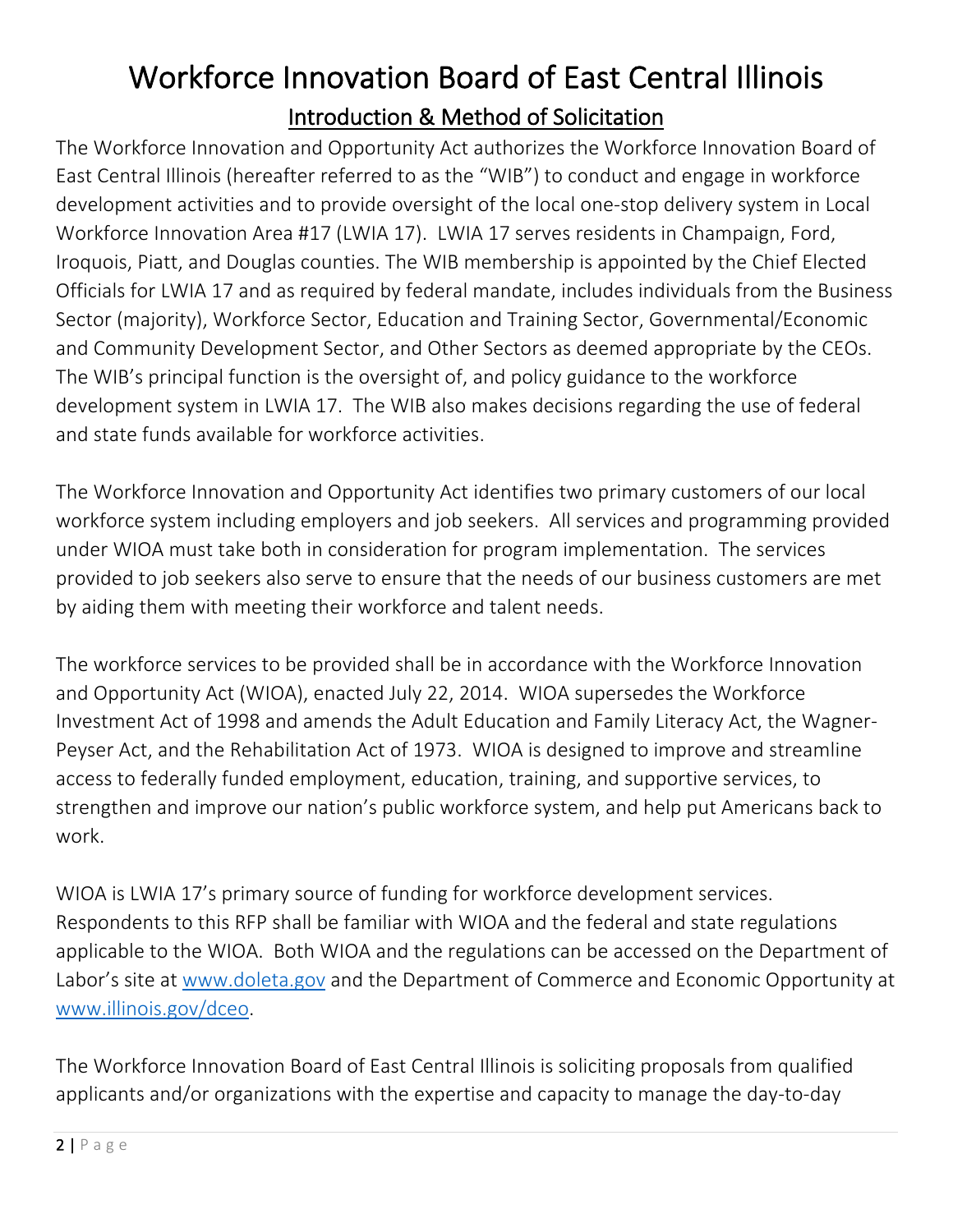operations of the East Central Illinois WorkNet/American Job Center (hereafter referred to as "the Center") and any affiliate sites located within the five county areas. The comprehensive Center is located at 1307 N. Mattis Avenue, Champaign, Illinois 61821-1818. Affiliate sites in Ford County, Iroquois County, Piatt County, and Douglas County should also be considered. The Center(s) will be managed in accordance with the local strategic plan and policies developed by the WIB. The successful bidder will be required to align the system and center activities with the vision, mission, policies, and procedures set forth by the WIB.

This RFP is a competitive solicitation method being used by the Workforce Innovation Board of East Central Illinois to maximize the likelihood of selecting a high performing, extremely competent provider to operate the Center(s) in LWIA 17.

Notice of this RFP will be published in a major newspaper in the surrounding areas, distributed to an established bidder's list, additionally, the RFP, and all accompanying attachments, will be posted on the all County websites including Champaign, Ford, Iroquois, Piatt and Douglas counties.

#### Eligible Applicants

Eligible applicants include an entity or organization (public, private, or nonprofit) or a consortium of entities (including a consortium of entities that, at a minimum includes three (3) or more of the one-stop partners), of demonstrated effectiveness, located in the local area. If a consortium is submitted, the proposal must clearly demonstrate that all contractual responsibility rests solely with one legal entity serving as the fiscal agent and that there is a minimum of three (3) WIOA required programs in partnership.

Eligible entities may include the following:

- Government agencies or governmental units, such as: Local or county governments, school districts, State agencies, and Federal WIOA partners;
- Employment Service State agencies under the Wagner-Peyser Act, as amended by title III of WIOA;
- Indian Tribes, tribal organizations, Alaska Native entities, Indian-controlled organizations serving Indians, or Native Hawaiian organizations (collectively referred to herein as "Indian Tribes");
- Educational institutions, such as: institutions of higher education, nontraditional public secondary schools such as night schools, and area career and technical education schools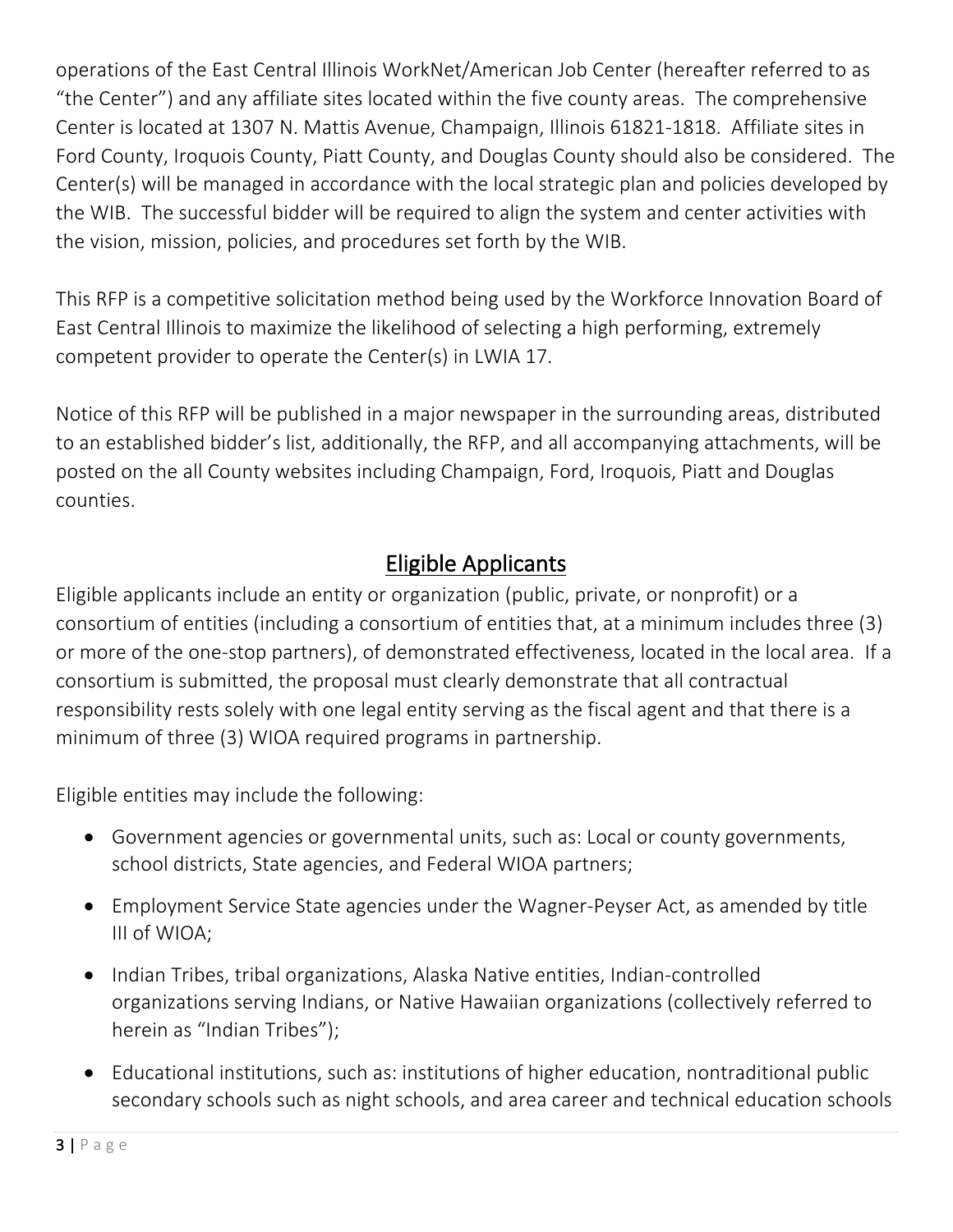- Community-based organizations, nonprofit entities, or workforce intermediaries;
- Other interested organizations that are capable of carrying out the duties of the one-stop operator, such as a local chamber of commerce, other business organization, or labor organization;
- Private for-profit entities;
- Local WDBs, if approved by the Chief Elected Official (CEO) and the Governor as required in WIOA sec.  $107(g)(2)$ .

NOTE: Elementary school and secondary schools shall not be eligible for designation or certification as one-stop operators, except that nontraditional public secondary schools and area career and technical education schools may be eligible for such designation or certification.

The WIB encourages the participation of respondents who are certified as small businesses, minority-owned firms, and women's business enterprises that meet the requirements of eligible respondents. The WIB is committed to Equal Opportunity in its contracting process.

All applicants must ensure adequate firewalls between service delivery, oversight, and functions of the operator and disclose any potential conflicts of interest arising from their relationships with training or other service providers. In addition, all Operator applicants must ensure that they do not and will not establish practices that create disincentives to providing services to individuals with barriers to employment that may require longer-term services, such as intensive employment, training, and education services.

No entity may compete for funds if: (1) the entity has been debarred or suspended or otherwise determined to be ineligible to receive federal funds by an action of any governmental agency; (2) the entity's previous contract(s) with the WIB have been terminated for cause; (3) the entity has no complied with an official order to repay disallowed costs incurred during its conduct of programs or services; or (4) the entity's name appears on the convicted vendor list.

All applicants must comply with all federal regulations and procurement policies relating to the calculation and use of profits.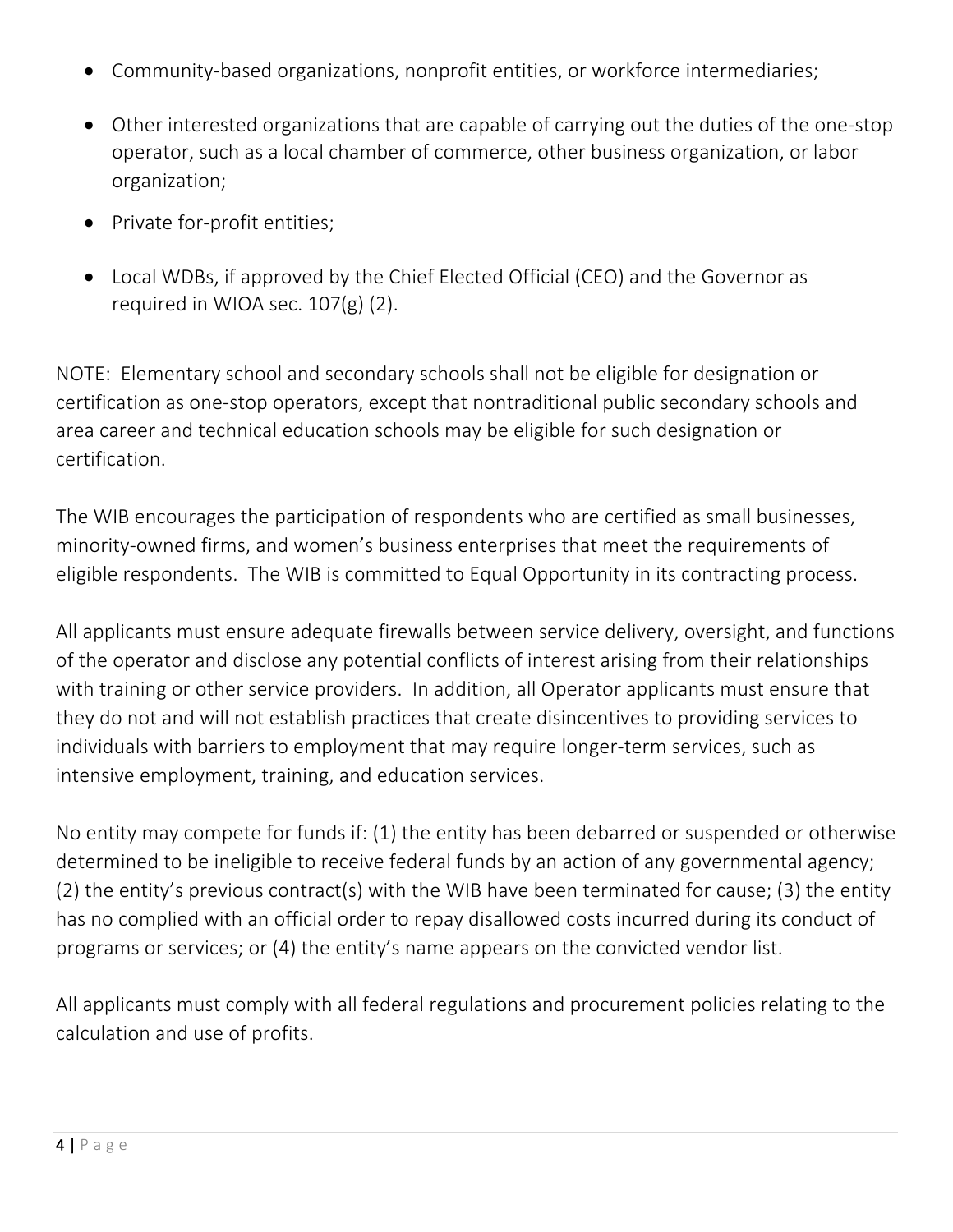The applicant must be able to demonstrate previous experience with, and extensive knowledge of, the federal workforce investment system and the services and programming associated therewith. Further, applicants must show documentation proving an in-depth knowledge of the fiscal, administrative, and programmatic requirements of the multiple funding streams utilized by the WIB and the workforce development system. All applicant entities must have been a legal organization for a minimum of one year prior to the start of the contract and must be authorized to do business in Illinois.

#### Contract Terms & Allowable Costs

Applicants must be prepared to deploy services immediately following the award of a contract. The One-Stop Operator contract will be made for a 12-month period beginning July 1, 2021 with the possibility of being extended for up to three additional one-year periods with WIB approval through June 2025 depending upon the availability of funds, the contractor's performance, and the needs of the workforce area. The expected contract term under this solicitation will be from July 1, 2021 through June 30, 2022, provided measurable outcomes are successfully achieved and that sufficient funds, if required for the contract term remain available. Please note that the option to renew is not guaranteed and the initial award of the contact does not imply an exercise of the option to renew.

LWIA 17 is a five county workforce innovation area. Allowable costs may include, but not limited to, staffing costs related to coordination and integration of all Center services including resource room and receptionist coverage, any travel or mileage related to off-site coordination, and/or basic office supplies for staff. Additional staffing for the resource room and basic career services will be provided by partner programs through the MOU, when needed. One-Stop Operator funds may be changed based upon final MOU negotiations and issuance of additional guidance and final regulations.

The applicant is responsible for proposing a reasonable total cost for delivering One-Stop Operator services described in this RFP. Estimated maximum funding for this solicitation covering the 12 month contract is \$175,000. This amount is the estimated maximum availability of funding for each of the annual extensions following year one of the contract and shall not exceed \$700,000 (4-years).

All proposals will be evaluated on the basis of obtaining the most cost-effective price possible while achieving the highest quality service delivery. A cost analysis will be conducted on the proposed expenses during the proposal review process. Agencies are encouraged to submit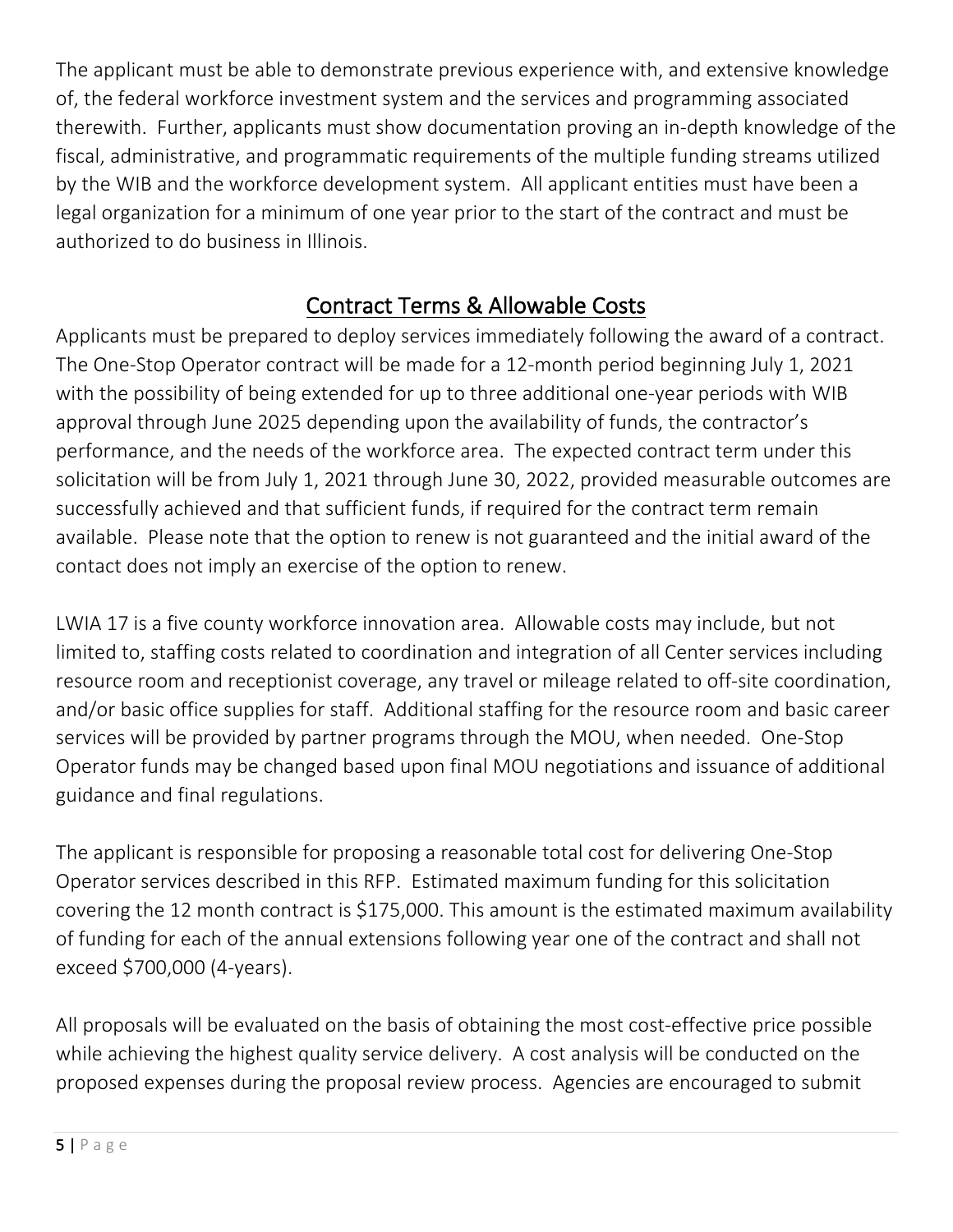their best offer for providing the services solicited and to thoroughly describe and justify the costs.

The cost analysis will be conducted to ensure that the proposed costs are necessary, fair, and reasonable; to determine if the proposed costs are allowable and allocable; to determine if there is a duplication of costs with other programs; to ensure that the costs are directly associated with carrying out only the proposed services; and to ensure that the proposed costs will benefit the workforce development system.

Staff from these other funding sources will be made available on a full-time basis and will be placed under the functional supervisor of the Contractor(s).

#### One-Stop Operator Overview

The One-Stop Operator will be responsible for the initial development of the East Central Illinois WorkNet/American Job Center including the design, administration, and delivery of workforce development services to all of LWIA 17. After the development of the system, the Operator will be responsible for the day-to-day operations of the Center. The One-Stop Operator will be responsible for the following services and activities:

- Coordination of resource room & basic career services in the Center and any affiliate sites
- Coordination of a centralized reception system including initial registration upon arrival for all customers.
- Ensure the appropriate delivery of workforce development services in accordance with all governing laws, statutes, regulations, guidance and policies.
- Coordinate all One-Stop employment and training activities in cooperation with all partners, with guidance from the WIB.
- Facilitation of a single point of entry (electronic & physical) for job seekers.
- Ensure data sharing to guide system wide initiatives to address local workforce issues. All partners will be expected to be engaged.
- Delivery of job search, job placement, recruitment, and employment activities to all Centers in all five counties.
- Implementation of innovative methods to serve customers with barriers to employment including ex-offenders, homeless individuals, veterans and individuals with disabilities.
- Continuous improvement activities to achieve the highest levels of service delivery quality and exceptional customer service
- The Contractor(s) is expected to ensure that the One-Stop Partners adhere to the MOU; actively participate with the core and required partners to integrate services in the One-Stop System, the Center, and affiliates.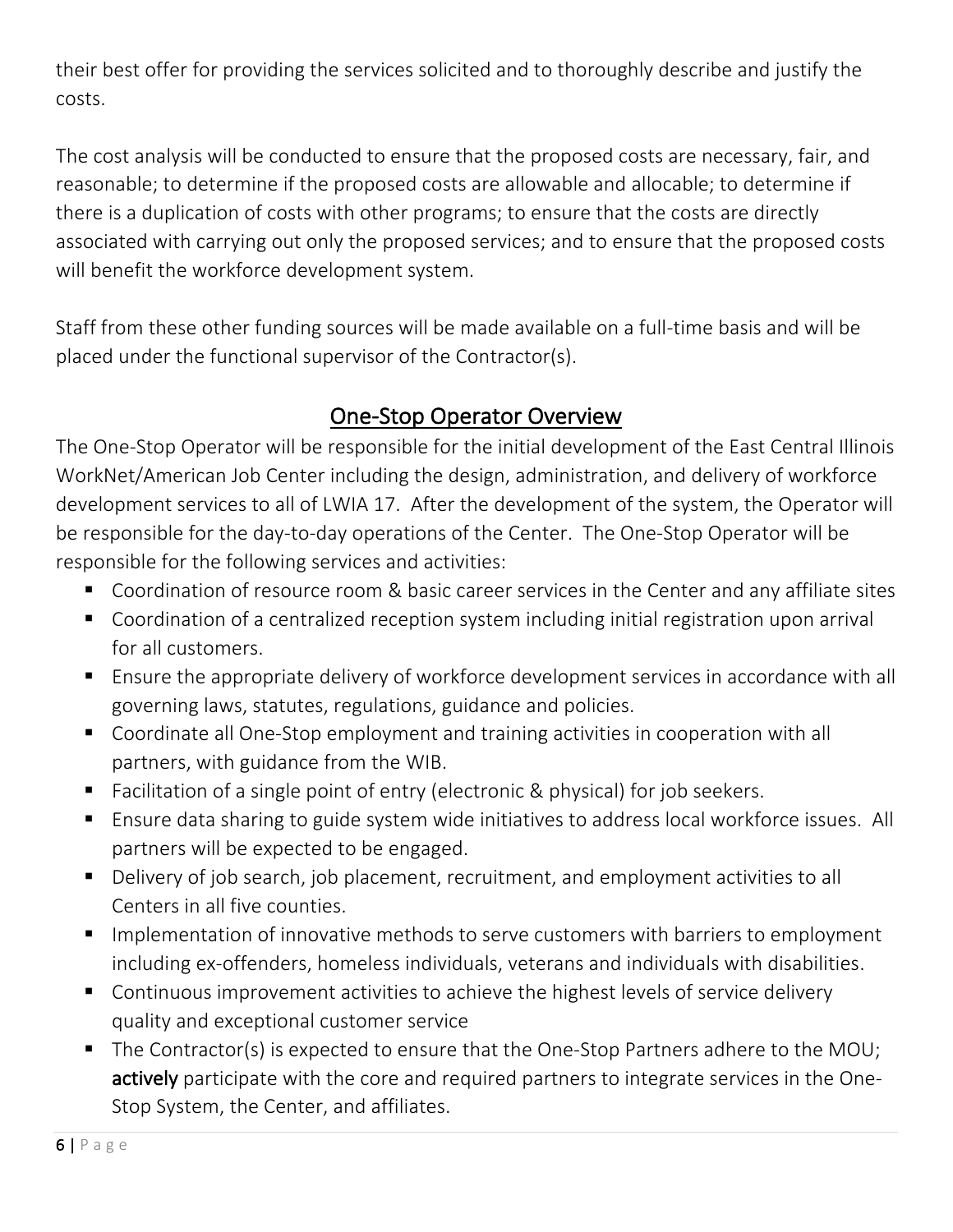- The Contractor(s) will work with One-Stop Partners to ensure all cross training of employees is conducted on a regular basis to avoid unnecessary duplication and provide consistent, accurate, complete operator services. The development of a Training Plan will be required.
- Implement and maintain a formal referral process for services within and outside of the Center; define minimum standards for referral, referral follow-up requirements, and documentation of referral outcomes;
- Ensure all partners follow the policies of the Center
- Ensure that all customers receive appropriate, timely and effective career services including call routing and response, familiarity with partner services, and ongoing staff training.
- Coordinate and schedule facilities usage such as, but not limited to classrooms, assessment rooms, and conference rooms. Plans for virtual resources must be taken into consideration given the recent COVID-19 pandemic.
- Abide by all federal, state, and board procurement and branding policies.
- Follow any current and future board administrative directives especially those directives that concern: fiscal responsibilities of the day-to-day operation of the East Central Illinois WorkNet/American Job Center, Equal Employment Opportunities, and the Americans with Disabilities Act.

Further, it is the One-Stop Operator's responsibility to ensure non-discrimination in that customers' have an equal opportunity to access programs and services administered by the WIB. No individual shall be excluded from participation in, denied the benefits of, subjected to discrimination under, or denied employment in the administration of or in connection with the programs on the basis of race, color, religion, sex, national origin, disability, age, political affiliation, marital status, sexual orientation, or status as a workforce services, and each customer shall have rights as are available under any applicable federal, state, or local law prohibiting discrimination.

If not physically able to be in the Center, services and activities may be provided to job seekers and employers through electronically or technologically linked access points.

It is the bidder's responsibility to be familiar with all laws, statutes, rules, regulations, policies, and procedures that are applicable to the above-referenced services. Further, proposals shall sufficiently articulate the bidder's plan of action to deliver the solicited services and demonstrate a successful performance track record of delivering the solicited (or comparable) services.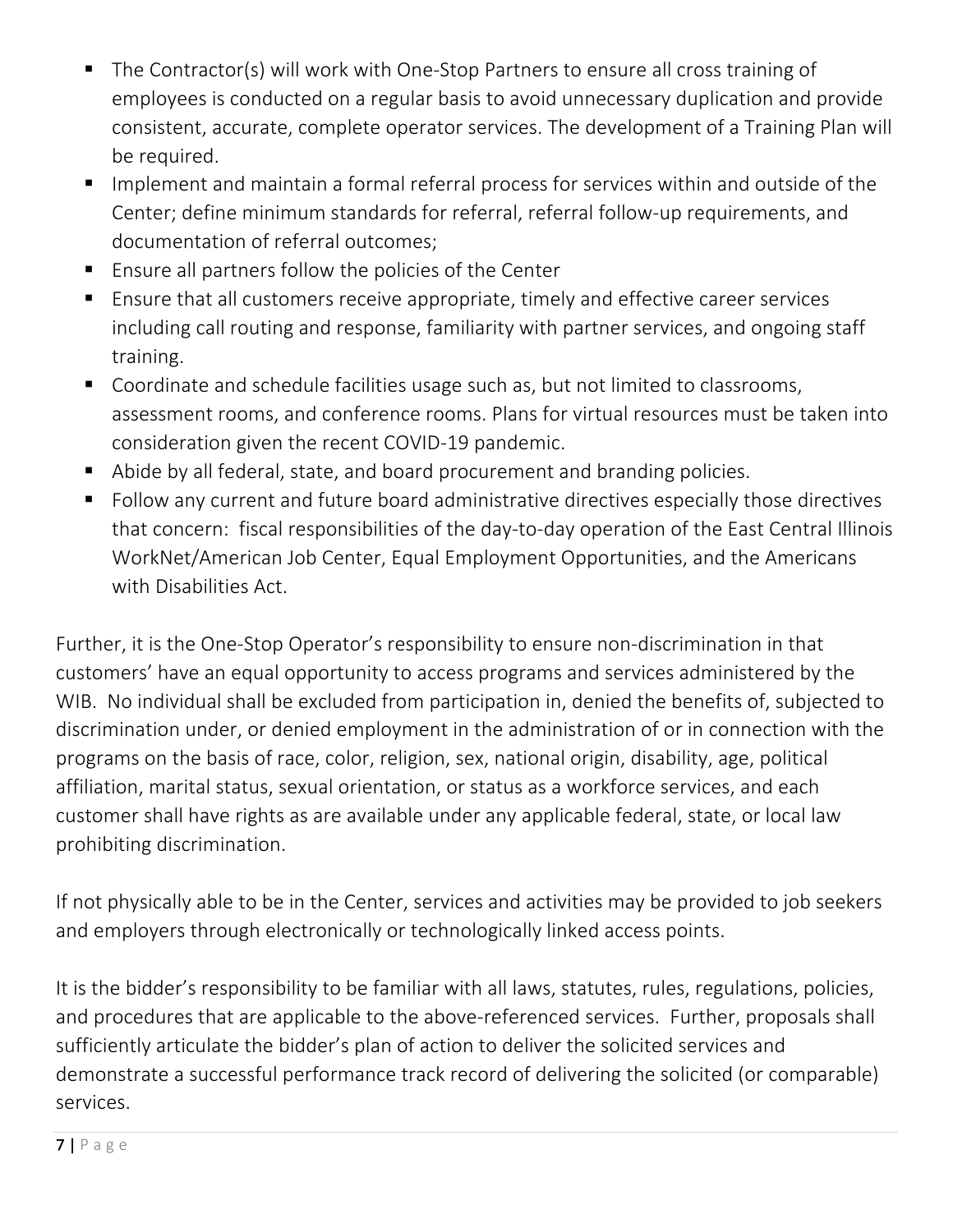#### One-Stop Operator Requirements

#### Orientation/Competency

The WIB will offer the necessary training to Contractor(s) on the documents, operating procedures, and management information system requirements that are specific to workforce development services solicited in this RFP, within certain limitations. It is a requirement that Contractor(s) have the professional experience, prior training and applicable professional judgment within their staff/organization to perform or accomplish the proposed goals, objectives and activities submitted in accordance with workforce development services solicited in this RFP. As administrative staffing and funding are limited for the training and technical assistance to Contractor(s), Contractor(s) with prior WIOA experience may be given additional consideration for documented performance and understanding of workforce development programming as previously delivered.

#### Management Requirements

Bidders must be able to demonstrate the management and financial capability needed to effectively and efficiently deliver the program proposed. Management capability includes the ability to manage the delivery system effectively and efficiently, conduct self-monitoring for contract compliance, implement continuous improvement, achieve the contract objectives, provide quality service delivery, keep appropriate records in an auditable manner, and meet performance expectations.

#### Financial Requirements

This includes the ability to maintain fiscal controls, accounting procedures; financial reporting in accordance with generally accepted accounting principles, demonstrates sound financial practices, and shows evidence of continued financial stability. The successful bidder will maintain separate accounting records for any contract resulting from this RFP to ensure accurate and appropriate reporting of contract expenditure, and ensure that costs are tracked in sufficient detail to determine compliance with contract requirements and ensure funds have not been unlawfully spent. All accounting records must be made available for review upon request for examination, audit, or for the making of excerpts or copies of such record(s) for the purpose of determining compliance with all applicable rules and regulations, and the provisions of the contract.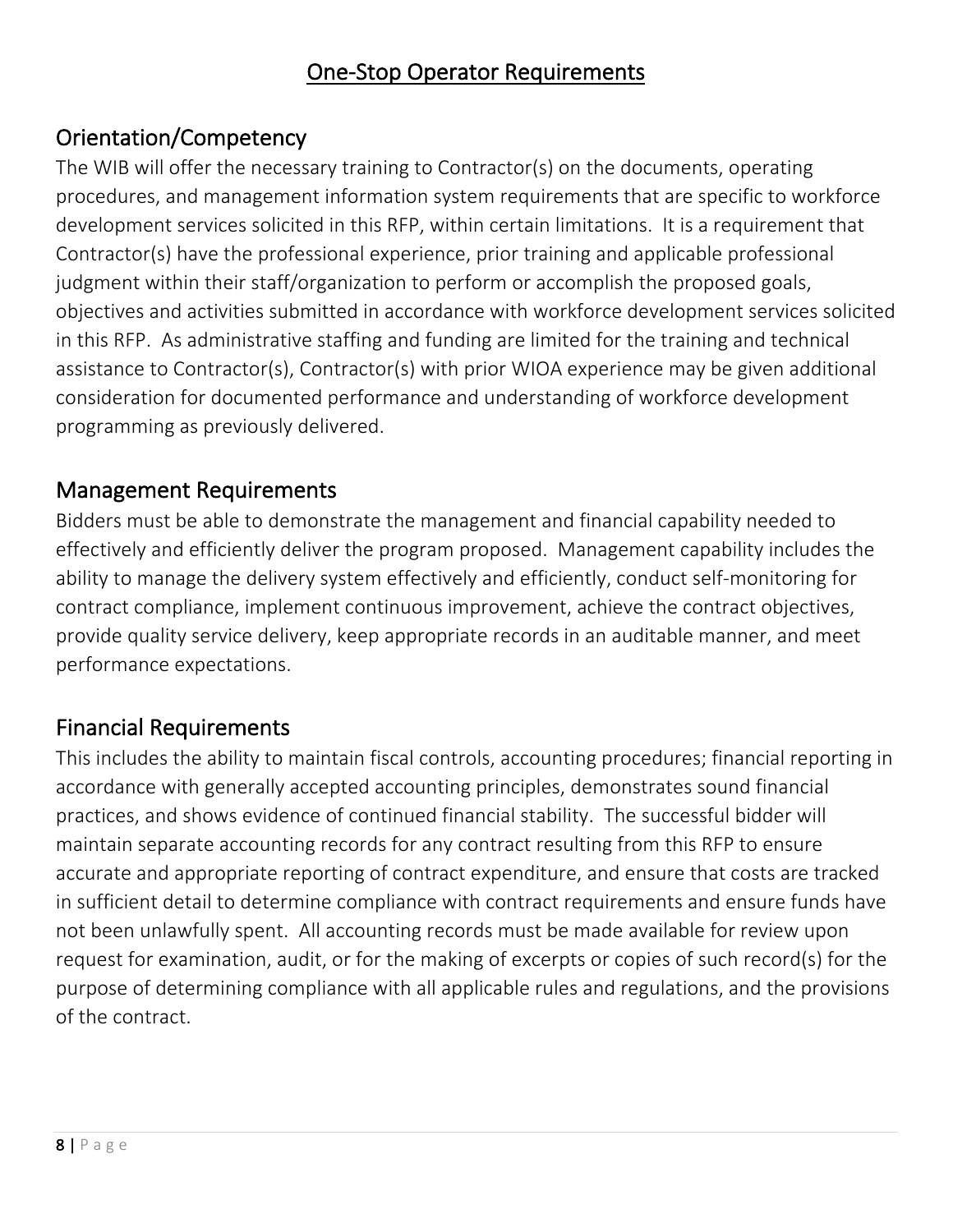#### System Development and Leadership

- A plan must be developed and implemented for the Center to provide day-to-day supervision and management of program and system staff
- § Provide leadership in the one-stop systems development and operations including coordination of management and engagement of mandatory partner agencies that have staff co-located within the center.
- Lead the integration of services between the four core WIOA partners (Champaign County Regional Planning Commission, Parkland College, Department of Human Services – Rehabilitation Services, & Illinois Department of Employment Security) and other partners
- Deliver high quality, timely, accurate, complete, consistent, and compliant contracted one-stop operator services; delivery of excellent customer service
- Meeting or exceeding the contract objectives and performance expectations
- Working effectively with the WIB, other service providers and community partners.

Upon contract award, the Contractor(s) shall designate a knowledgeable primary point of contact/LEAD AGENCY that shall have optimum management, fiscal, and operations authority and will be available to the WIB during normal business hours. During peak performance periods or emergencies, the Contractor's primary point of contact and/or his/her designee(s) may be required to be available beyond these parameters. Contact information shall be made available to the WIB and its Staff to the Board for after-hours assistance.

#### Process & Service Provision

- Develop processes to ensure that all customers receive appropriate, timely, and effective career services
- Provide guidance on the development of a broad range of employment and training services to meet the needs of residents and employers to be provided in the East Central Illinois WorkNet/American Job Center and any affiliate sites.
- Develop and implement a formal referral process for services within and outside of the Center; define minimum standards for referral, referral follow-up requirements, and documentation of referral outcomes;
- Conduct quarterly meetings, at a minimum, with all East Central Illinois WorkNet/American Job Center staff.
- Procure and implement training and/or staff development activities including customer service, cross training on partner/other services, etc. for East Central Illinois WorkNet/American Job Center staff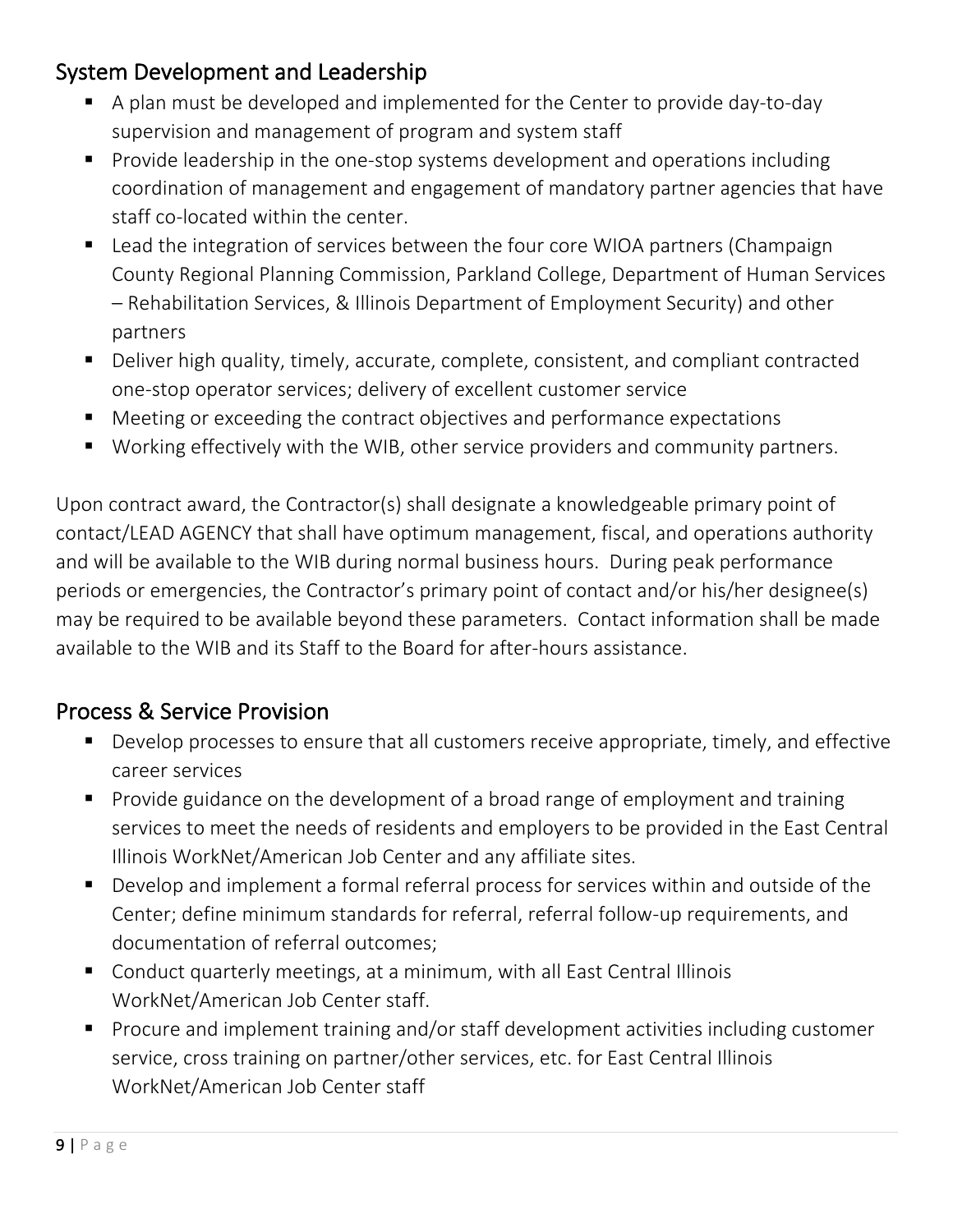- Develop an outreach/recruitment plan for the East Central Illinois WorkNet/American Job Center;
- Seek innovative ways to serve customers with barriers to employment including exoffenders, homeless individuals, veterans, persons with disabilities, etc.;
- Develop and implement business services delivery model for the East Central Illinois WorkNet/American Job Center.

The East Central Illinois WorkNet/American Job Center will offer integrated services of partners in a seamless and streamlined fashion. Adaptations will be available for specialized populations such as those with language and cultural barriers including those with limited English proficiency, people with disabilities, as well as people with other challenges.

#### Systemic Collaboration

The one-stop delivery system envisioned in WIOA encourages local areas to bring together workforce development, educational, and other human resource services in a seamless customer-focused service delivery network that enhances access to services and improves longterm employment outcomes for individuals receiving assistance. While one-stop partners administer separately funded programs, they must be delivered as a set of aligned streamlined services to customers. WIOA governance structures of state, regional, and local planning and AJC infrastructure along with the formal processes of required Memorandum of Understanding (MOU) and joint policies enable and enshrine the collaboration and eliminate duplication. Too often, job training services are siloed, disjointed, and do not work together in an efficient and coordinated manner, and program administration can become focused more on program requirements and services than the ultimate needs of the customer. To deliver integrated services, the workforce system partners must work to align and connect their operations and systems. Further, case managers must not feel constrained by the services available in one program, but must have the training and ability to offer customers the services they need from multiple programs. The system cannot afford siloed programs and funding that limit services to customers.

#### Accountability & Reporting

- Develop and implement a system to gather, analyze, and report performance of core partners, center processes, and system services
- Perform continuous improvement activities to achieve high level of service quality and to enhance customer service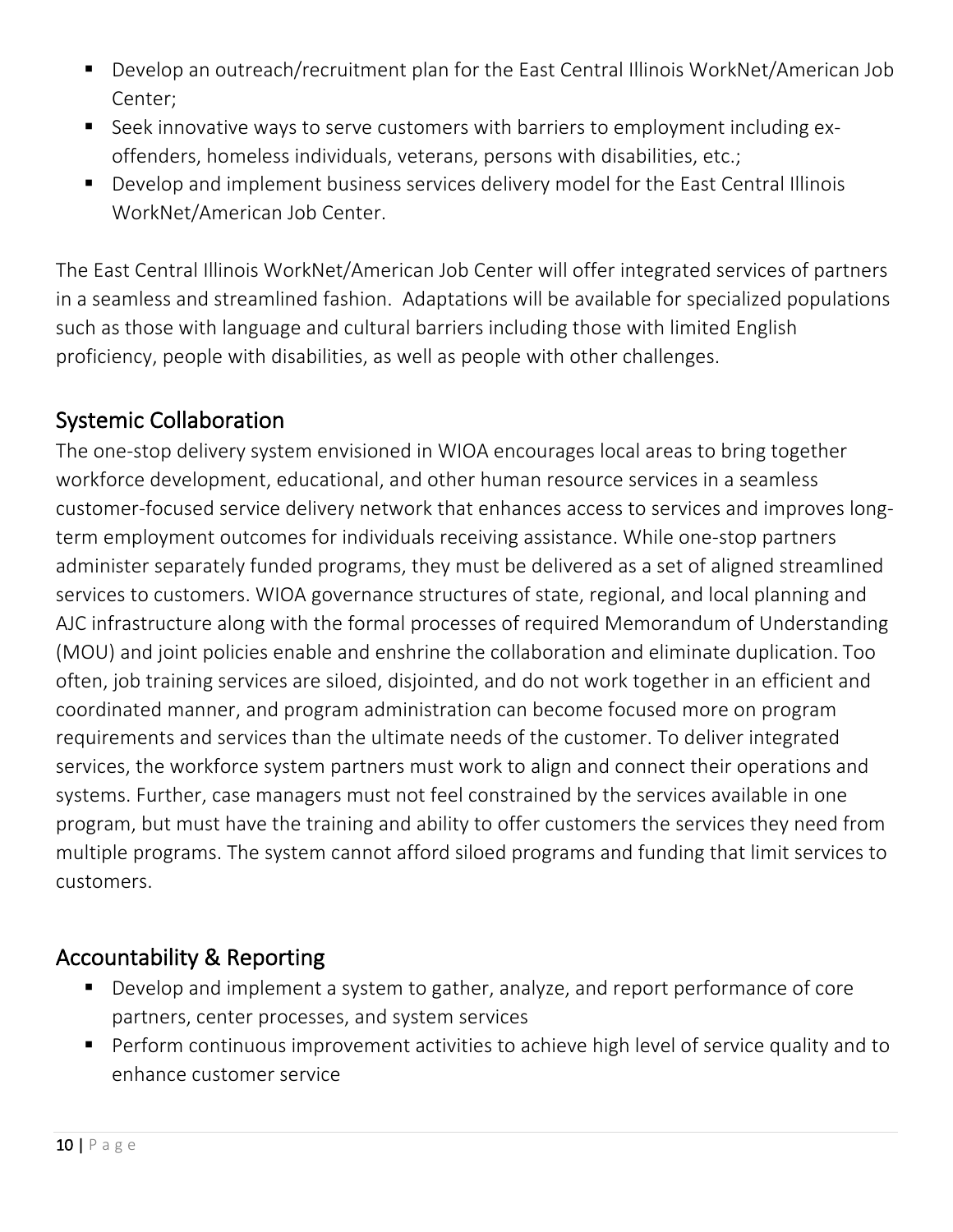- Implement and oversee technology solutions to manage and support enhanced cooperation/coordination of core partner programming
- Ensure compliance with all state and local policies and procedures relative to the East Central Illinois WorkNet/American Job Center
- Develop processes and accountability mechanisms for data entry into a State or Center system for all operations for the East Central Illinois WorkNet/American Job Center.
- § Prepare and submit quarterly reports for the WIB

Secure basic information as required by DOL and DCEO on job seeking customer using East Central Illinois WorkNet/American Job Center services – track repeat customers and make appropriate referrals for necessary services to obtain employment.

A separation of duties (administrative, fiscal, and program oversight/monitoring responsibilities separated from program service delivery; and provision of direct training separated from basic and individual career services) is required to eliminate and avoid any conflict of interest or perceived conflict of interest and provide the appropriate quality checks and balances. Bidders must identify any current responsibilities and separations. Bidders not currently providing services in LWIA 17 are not required to provide overview of responsibilities and separations.

#### Physical Location/Program Facilities

- Responsible for physical space planning, maintenance, and upkeep at the East Central Illinois WorkNet/American Job Center
- Enforces East Central Illinois WorkNet/American Job Center facility standards with respect to customer service. Each partner agency will dictate and define what is considered professionally attired.
- Seek and implement access points to make WIOA career services accessible to residents in community centers, libraries, and with community-based organizations. Access points will ensure accessibility to target populations.
- Operates professionally and inviting in appearance with easy customer flow and courteous, professionally attired staff. Cooperate with the WIB relative to identifying accessibility needs, utilizing accessibility resources and assuring the Center remains ADA accessible.
- Maintain facilities and services to meet and exceed the WIB and state certification standards, when identified.
- Furnish and staff the resource room for use by the public, providing quality internet access and equipment for use by customers and partner staff of East Central Illinois WorkNet/American Job Center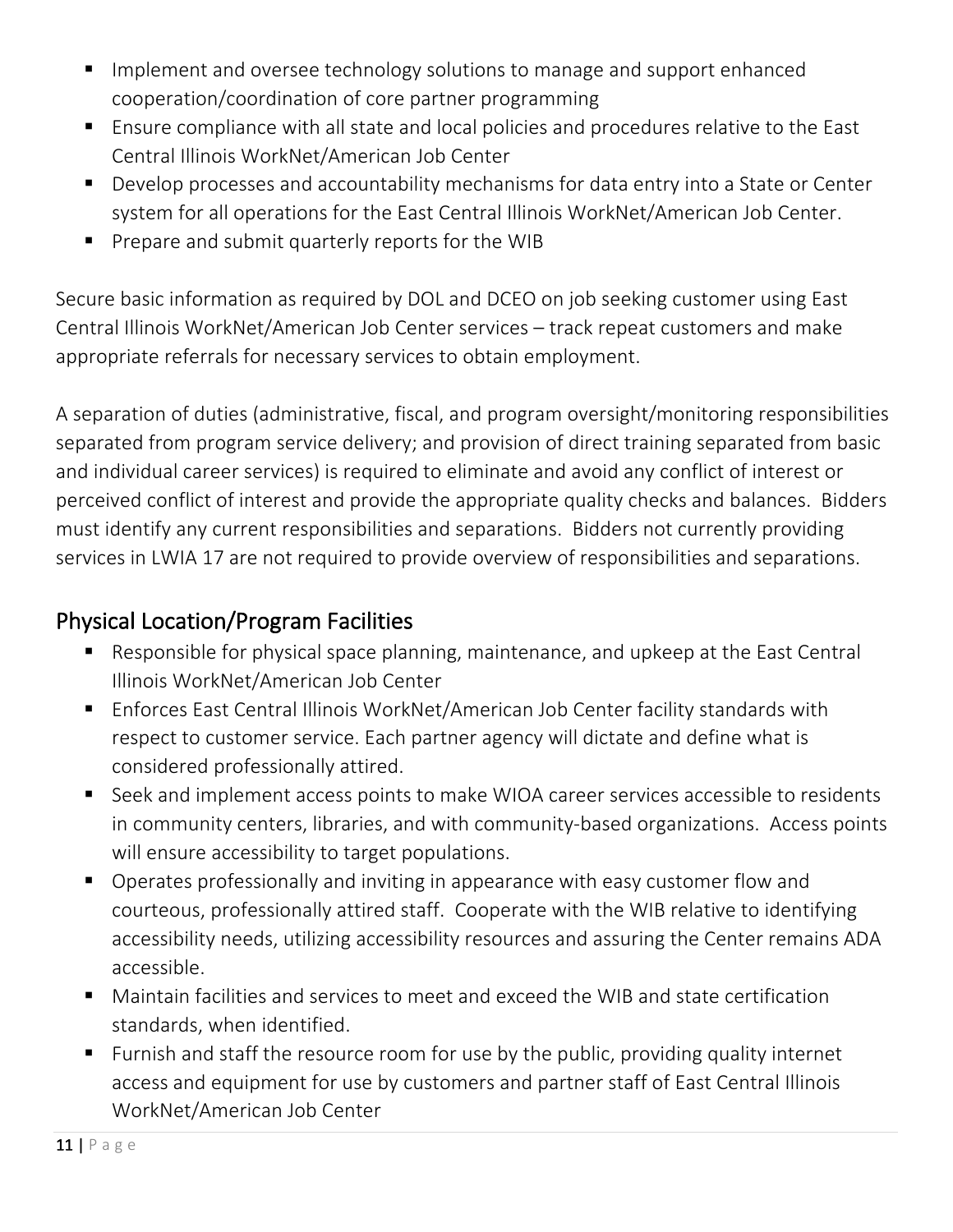■ Provide for referral systems amongst various agencies and partners.

The East Central Illinois WorkNet/American Job Center will be open during the day, 8:30am until 5:00pm, Monday through Friday, year-round and, as needed, evenings and weekends to accommodate special activities. Holidays recognized for closure are the holidays recognized by the State of Illinois agencies including IDES and DHS. The Center is expected to be staffed and open all other days from 8:30am until 5pm.

#### Deliverables

- Implementation Plan
- Annual Budget
- Continuous Improvement Plan
- Staff/Center Training Plan
- Quarterly Reports
- Annual Report

All contractor(s) must commit to having a minimum of one full-time staff person or one FTE located at the East Central Illinois WorkNet/American Job Center.

The WIB will hold the Contractor(s) responsible and accountable for effectively and efficiently managing and delivering the services and activities described in this RFP while providing excellent customer service and achieving the contracted performance outcomes. Those subcontracting all activities and services in this RFP to other organizations will NOT be considered.

Any proposing entity that is a LWIA 17 approved training provider for occupational skills training will be required to specify in its proposal how any actual or perceived conflict of interest would be eliminated.

#### Performance Expectations

The Contractor(s) will be held to specific performance deliverables as prescribed by the WIB. Respondents must understand that the WIB has an expectation of excelling and any indication of the contractor(s) not meeting that expectation will result in the cancellation of the contract.

The Contractor(s) must be able to commit to ensuring the appropriate internal processes and staffing is in place to help the WIB meet the contracted levels of performance.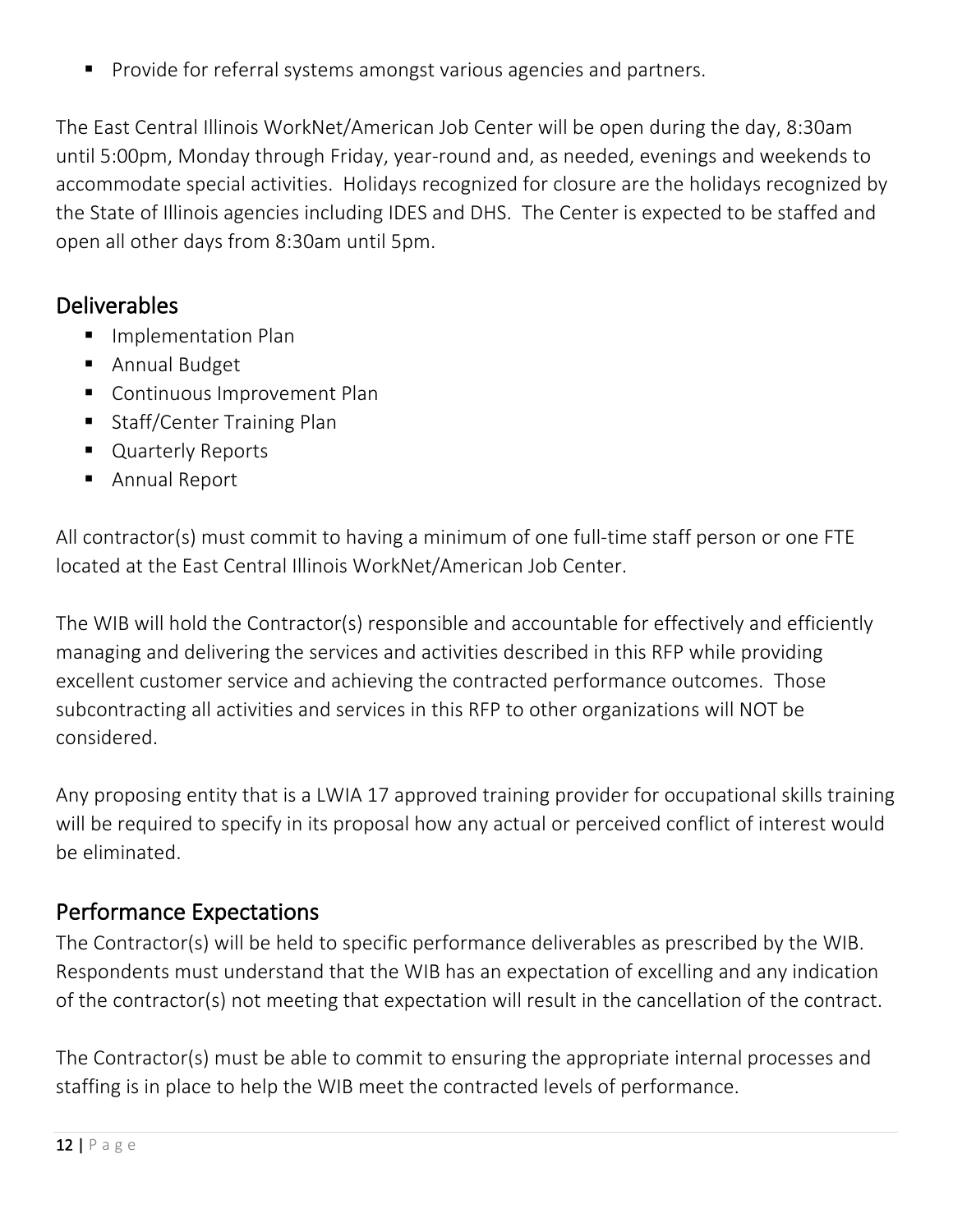#### Re-branding/Marketing/Outreach

The entity selected as the One-Stop Operator will be required to exclusively use the logos and branding of the East Central Illinois WorkNet/American Job Center. The use of other logos or branding will be prohibited. All approved logos will be provided after awarding a contract.

The One-Stop Operator will also be responsible for aggressive marketing to job seekers and customers seeking career services including those with multiple barriers to employment. All outreach and recruitment will be done utilizing WIOA guidelines and policy.

#### Resource Room

The One-Stop Operator in LWIA 17 will make available to the public and oversee a resource room that is universally accessible to all self-directed job seekers in all counties. The Operator may provide a full-time Resource Room Coordinator, but must ensure appropriate staff levels in the resource room as dictated by customer flow.

#### Conference Rooms

The One-Stop Operator must develop and implement a strategy for making available to all partners the conference room for workshops, job fairs, etc.

#### Responsibility Revisions

The roles and responsibilities of the One-Stop Operator may be refined and changed as federal, state, and local law or requirements are enacted and implemented covering the workforce development system or regulations and procedures are developed or changed by the US Department of Labor or the State of Illinois DCEO.

#### Intent to Propose (Attachment A)

By close of business (5:00pm CST) on March 19, 2021, potential bidders wishing to submit a proposal MUST submit a non-binding notification of Intent to Propose to WIB member Dean Rose at ironhandrail@gmail.com. This notification must include the organization's primary contact with title and email address. All organizations must be identified if applying as a consortium. The letter of intent will be utilized to assist in the distribution of additional guidance as it is released by the DOL and the State of Illinois.

#### FINAL Proposals are due to Dean Rose by 4:00pm on April 2, 2021.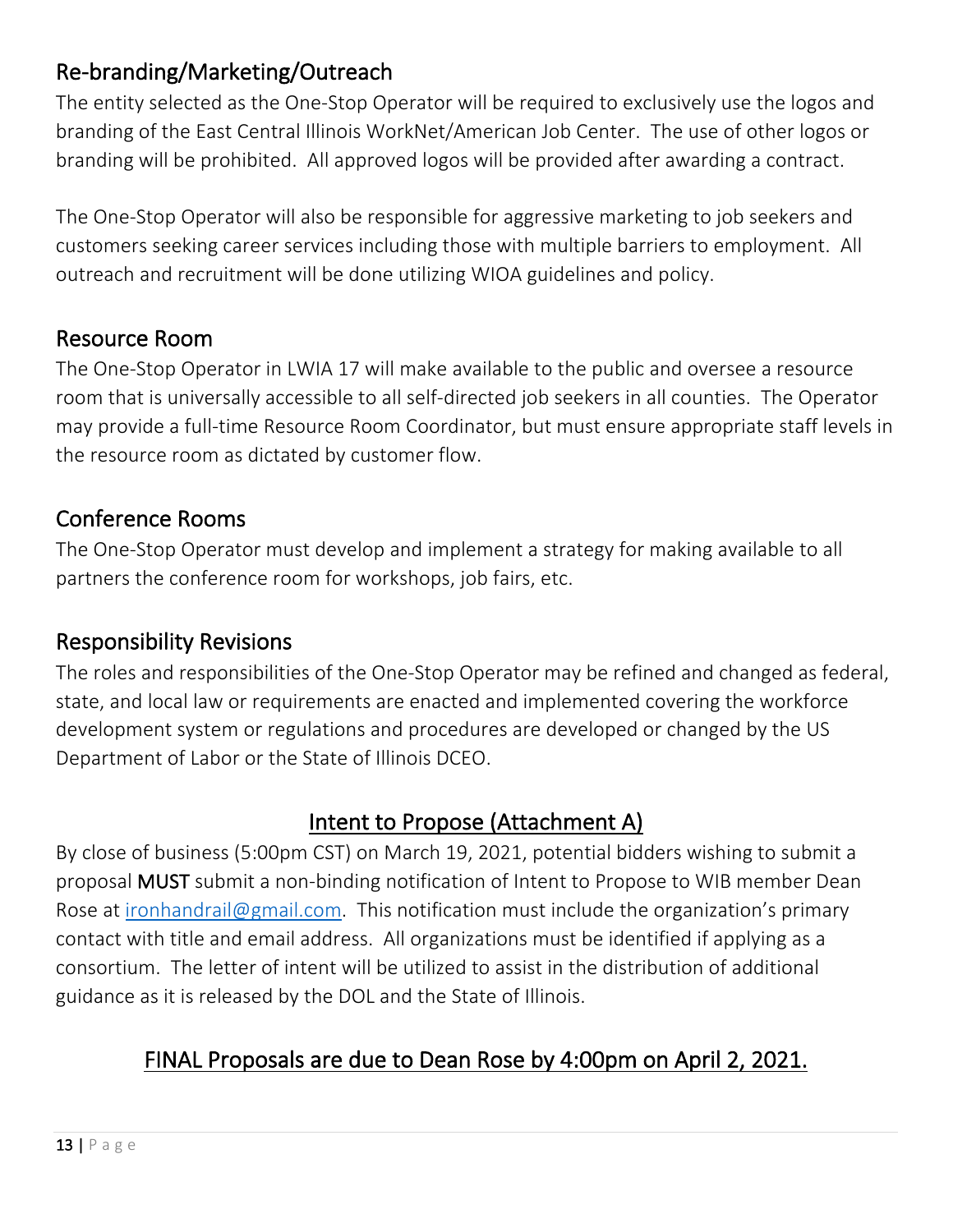#### Contract Award Notification

The WIB anticipates negotiating and awarding contracts no later than June 1, 2021. As part of the negotiation process, grantees/contractor(s) may be required to provide supplementary information and participate in a planning process that addresses issues such as reporting requirements, standard contractual requirements, additional contract requirements, etc. Standard contract provisions are provided in the Contract Requirement section of this RFP.

#### Right to Cancel

The WIB reserves the right to delay, amend, reissue, or cancel, all or any part of this RFP at any time without notice. The WIB also reserves the right to modify the RFP process and timeline as deemed necessary. Subject to guidance issued by the US Department of Labor and/or the Illinois Department of Commerce and Economic Opportunity and/or any sub-awards will be modified to ensure compliance.

This RFP does not commit the WIB to accept any proposal, nor is the WIB responsible for any costs incurred by the respondent in the preparation of responses to this RFP. The WIB reserves the right to reject any or all proposals, to accept or reject any or all items in the proposal, and to award the contracts in whole or in part as is deemed to be in the best interest of the WIB. The WIB reserves the right to negotiate with any respondent after proposals are reviewed, if such action is deemed to be in the best interest of the WIB.

#### Type of Contract

Proposed costs will be analyzed and a cost reimbursement contract will be negotiated. Payment under a cost reimbursement contract will be based upon actual costs. For the purposes of responding to this RFP, bidders will develop a line-item budget showing all expected costs associated with delivering the proposed services and a budget narrative explaining the costs.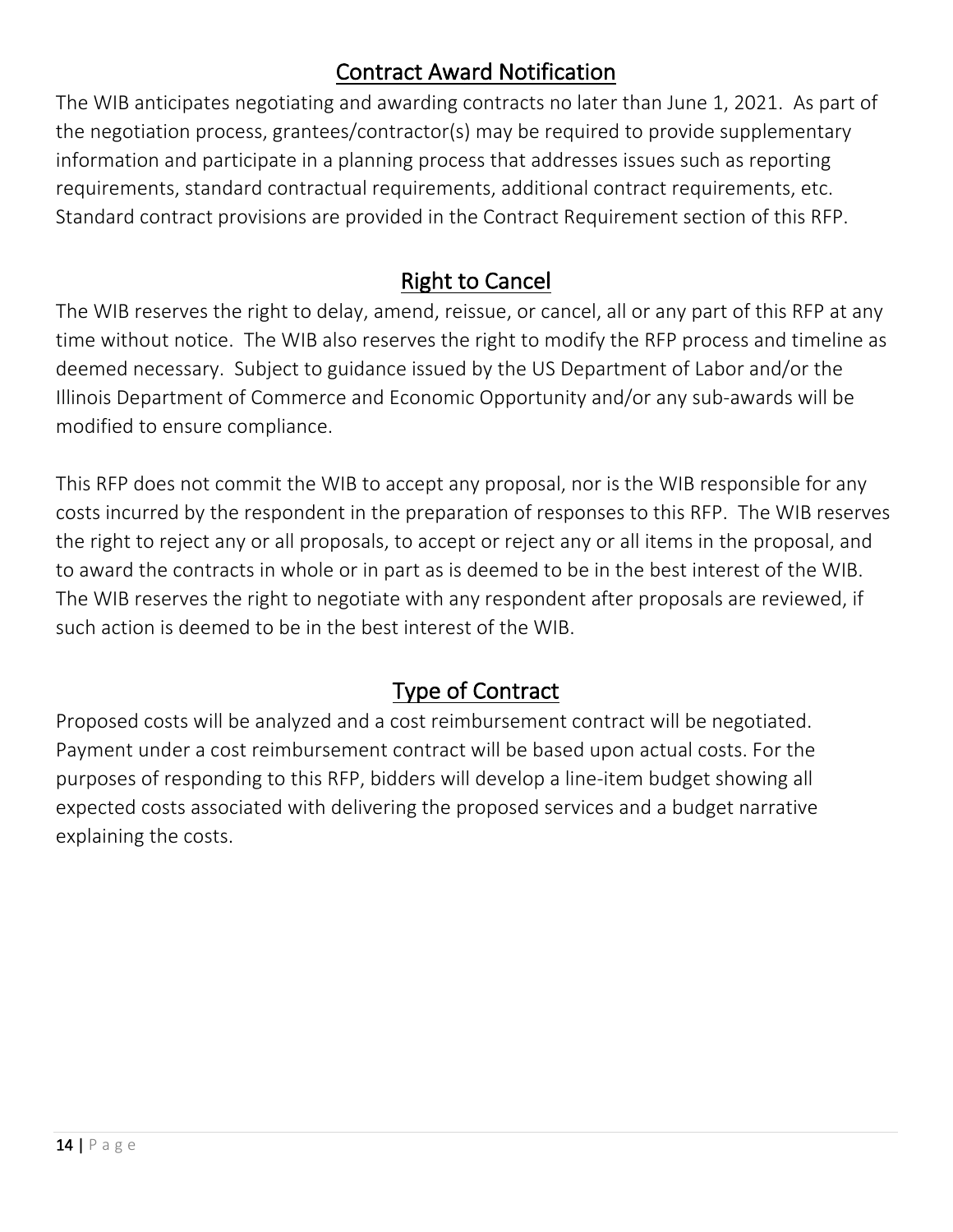#### Proposal Guidelines

#### Technical Specifications

All proposals must meet the technical and content requirements outlined in this section. All proposals must be formatted, organized, and assembled as follows:

#### Format

- Pages must be numbered and each page should have a footer with the name of the agency submitting the proposal
- **•** Proposals must be submitted electronically to Dean Rose at ironhandrail@gmail.com by 4:00pm on April 2, 2021. Notification of receipt will be emailed when a proposal is received. If proposers do not receive an email receipt, it is their responsibility to contact the WIB to verify receipt of the proposal.

#### Assembly/Organization

- 1. Cover Sheet (ATTACHMENT B)
- 2. Table of Contents, including page numbers and major headings
- 3. Executive Summary
- 4. Proposal Narrative
- 5. Outcomes/Letters of Support
- 6. Staffing plan and qualifications; Organizational Chart
- 7. Financial management plan; Budget & Narrative
- 8. List of all previous WIA/WIOA grants/contracts your organization has received in the last 3 years, including granting organization name, grant amount, and year awarded
- 9. Affirmative Action Policy Statement (Attachment C)
- 10. Assurance Statement (Attachment D)
- 11.Certification Regarding Lobbying (Attachment E)
- 12.Certification Debarment, Suspension, etc. (Attachment F)
- 13.Organizations' most recent financial audit for the Lead Agency.

#### Note: Any additional material provided by the applicant will not be included in the proposal evaluation. Therefore, all RFP requirements should be addressed within the narrative and required forms.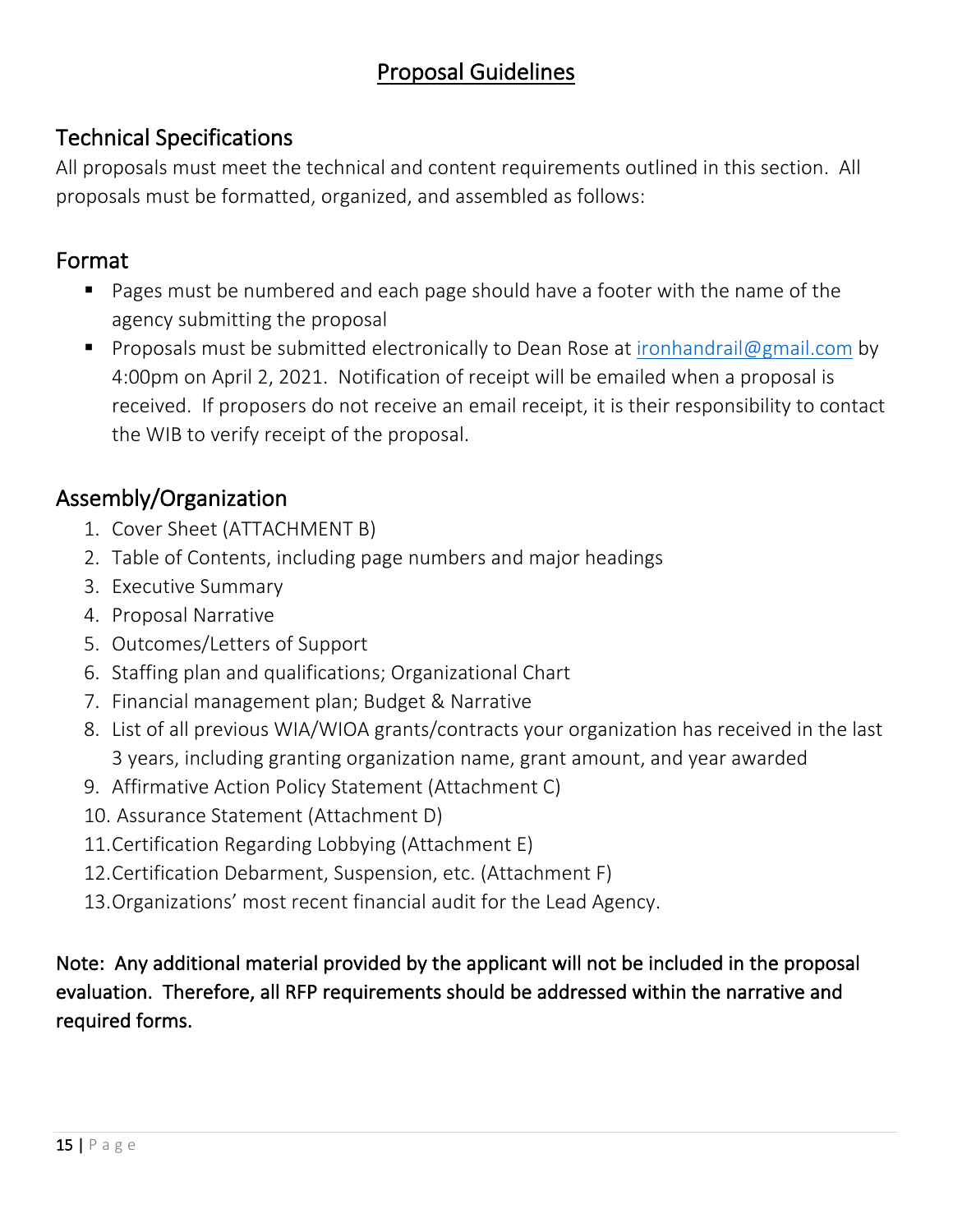#### Proposal Content

The proposal shall clearly demonstrate the respondent's ability to provide the requested onestop services. Proposals will be selected for funding based on the information provided and funding will be contingent on successful negotiations with the applicant and the provision of supplementary information.

#### 1. Executive Summary - Organization Background & Experience

- Briefly describe the purpose, activities, and services of your organization.
- Describe how this proposal connects to your mission and organizational goals.
- Indicate the number of years your organization has been in business.
- List the group/populations you serve, identify your targeted populations.
- Include your organization's experience and history in providing similar or related services and related performance outcome data supporting your experience.

#### 2. Proposal Narrative

- Include a detailed description of activities related to the requirements outlined in the One-Stop Operator Overview section.
- Identification of any new or innovative initiatives designed to improve the One-Stop System/Center outcomes.
- Include a description of both initial implementation activities and on-going operational functions.
- Discuss the data collection and flow of job seeking customers into the East Central Illinois WorkNet/American Job Center.
- Identify the strategies to ensure continuous improvement.
- Specifically identify how you will coordinate with the Core Partners & Required Partners.
- Describe your strategies for pursuing new business relationships and addressing business workforce needs.

#### 3. Outcomes

- Provide a description of how progress toward the outlined Operator requirements will be measured and reported.
- Outline the process for holding organizations accountable for the roles in the Center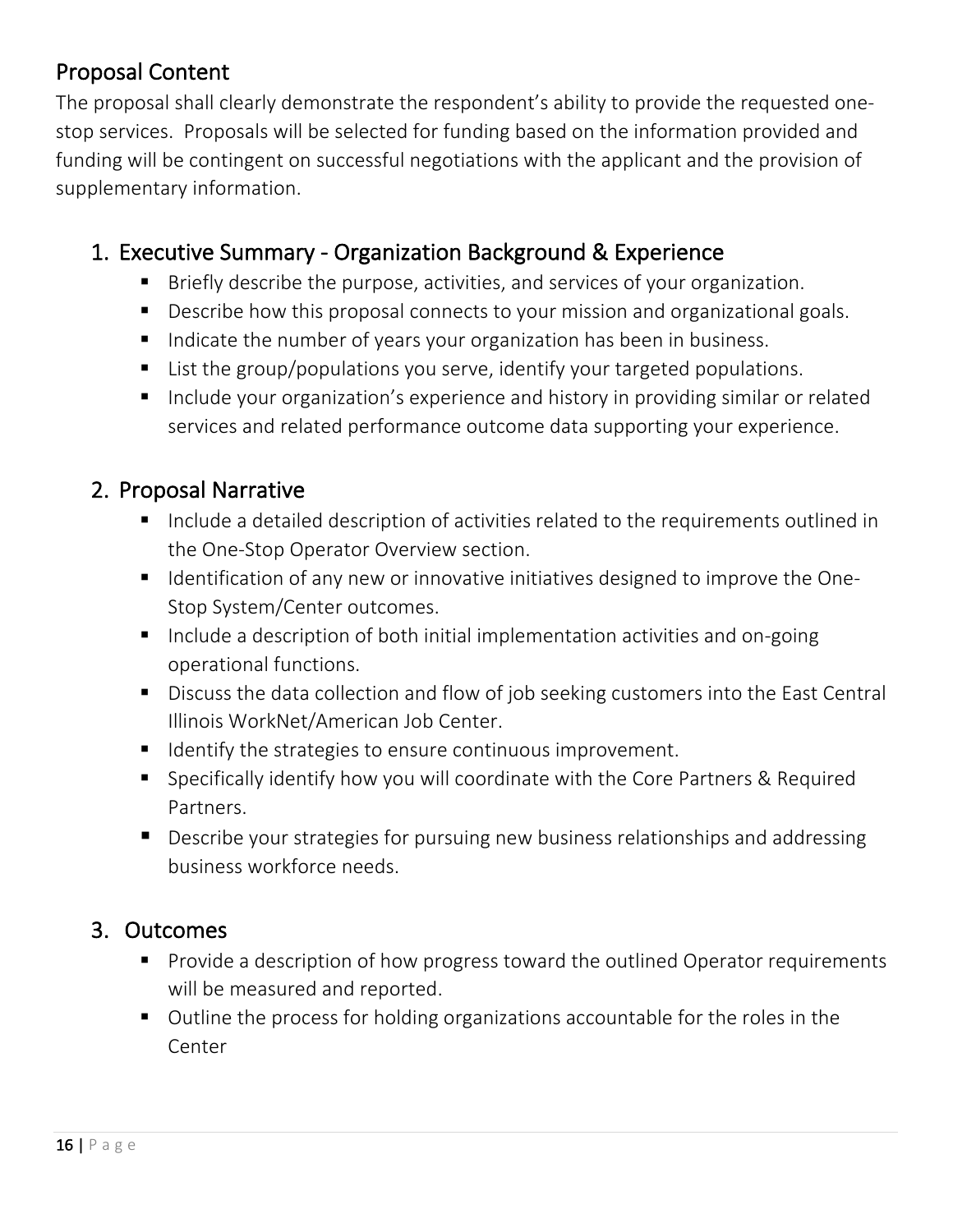#### 4. Staffing Plan & Qualifications

- List all staff and their role/position with respect to this proposal.
- Provide an organizational chart of the staff to be included in this proposal. Job descriptions must be included if proposed positions are not yet filled.

#### 5. Financial Management Plan: Narrative

- Provide a narrative of your financial management plan.
- Fund accounting is required for projects funded under this request for proposals. Describe how you will assure that this is done.
- If you are going to utilize other funds to supplement this program, indicate the source of the funds, the period funded, the dollar amount, the funding purpose, and any restrictions.
- A statement of the capability of your organization to assume financial liability for disallowed costs resulting from an audit of this program.
- Indicate your inventory control process for this project for any equipment purchased with approved funds.
- A description of the accounting system and fiscal reports and controls that will be used to safeguard program funds.
- Previous experience and demonstration of compliance with federally funded programs
- If you are requesting funds to cover indirect costs, provide a copy of your approved indirect cost rate document or applicable cost allocation plan.
- Describe your experience with cost reimbursement contracts. Describe how you will financially support the costs of doing business until an invoice can be submitted and paid. How will you provide and fund the start-up costs of the program?
- If the entity is for-profit, identify the profit percentage built into the proposed budget, and describe the risk and other factors taken into consideration to arrive at this percentage.
- How will financial information be made available for monitoring and auditing purposes?
- Provide the organization's total annual budget amount and list top five funding sources for current fiscal year including funder, amount, and project funded. Estimate what percentage of your overall organization's work would be represented by this sub-award?
- Be sure to attach your most recent financial audit conducted by an independent auditor.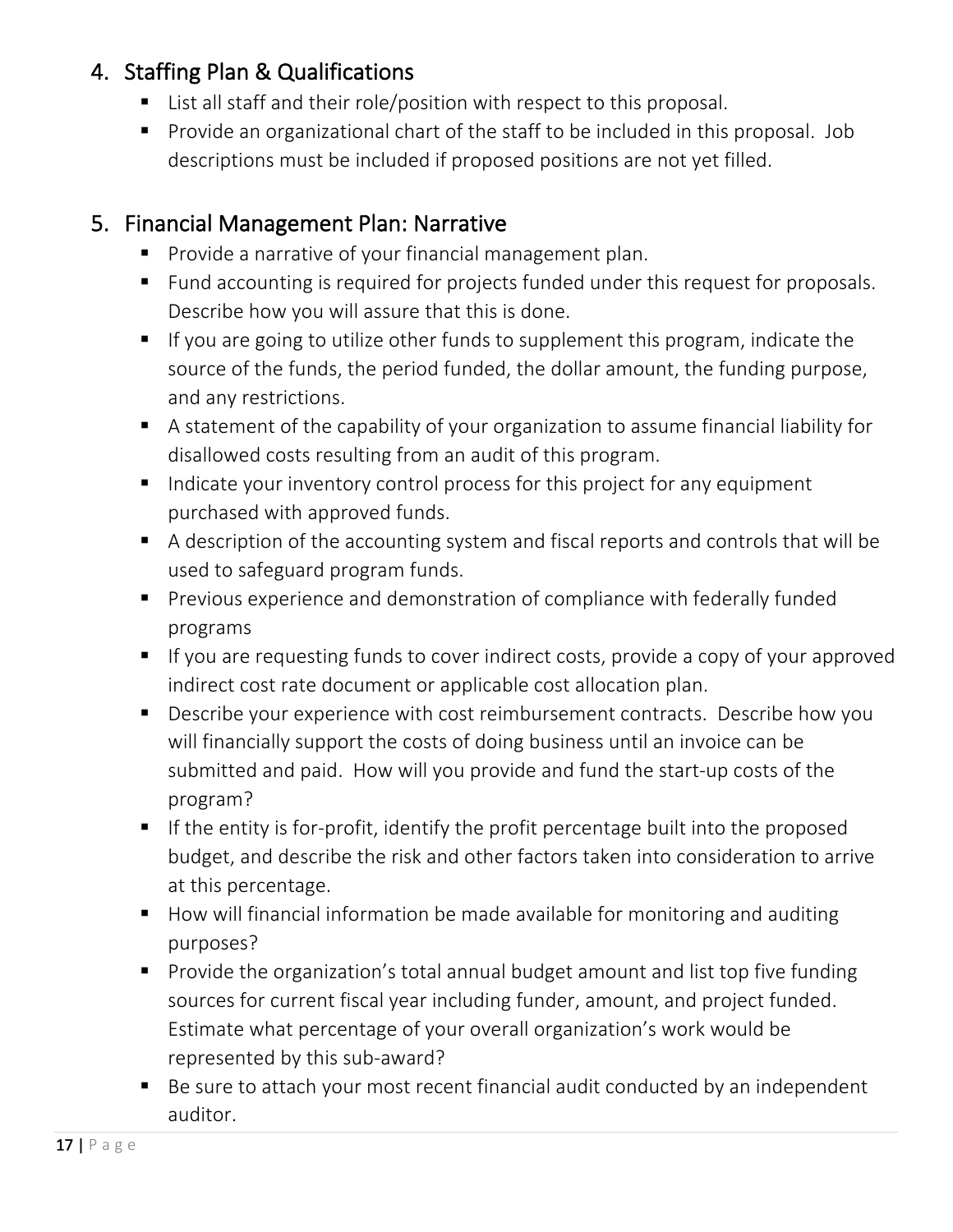All costs reflected in the proposed budget must be necessary and reasonable. Costs may include, but are not limited to, staff salaries and benefits, equipment expenses, travel expenses, other costs associated with the provision of staff training, facilities and supplies. Proposed budget form (Excel) is available upon request following the procedure outlined on Page 27.

A budget narrative must be submitted for the proposal. This narrative must include a detailed description of each line item.

| <b>Critical Date</b>       | Time               | Action                        |  |
|----------------------------|--------------------|-------------------------------|--|
| March 2, 2021              | 10:00am            | RFP released by WIB           |  |
| March 19, 2021             | 9:00am             | Bidder's Conference via zoom  |  |
|                            |                    | if requested                  |  |
| March 19, 2021             | 5:00 <sub>pm</sub> | Intent to Propose Deadline    |  |
| April 2, 2021              | 4:00 <sub>pm</sub> | <b>Deadline for Submittal</b> |  |
| April 2021                 | <b>TBD</b>         | <b>Evaluation Committee</b>   |  |
|                            |                    | Meeting                       |  |
| <b>April 2021</b>          | <b>TBD</b>         | Bidder's presentations (if    |  |
|                            |                    | needed), by invitation only   |  |
| April/May 2021             | <b>TBD</b>         | Exec. Committee Approval      |  |
| No Later than June 1, 2021 | n/a                | Finalize Operator Contract    |  |
| July 1, 2021               | n/a                | Contract begins               |  |

#### RFP Timetable

All times shown is Central Standard Time (CST). The WIB reserves the right to adjust the schedule when it is in the best interest of the WIB or to extend any published deadline in this RFP upon notification to those who have submitted the Intent to Propose by the date and time specified.

The Intent to Propose must clearly identify the applicant and/or any consortium of three (3) One Stop Partners. This Intent does not commit an applicant to submitting a proposal; however, the Intent to Propose must be submitted by the date and time specified above in order for the applicant's proposal to be accepted.

The Intent to Propose and the proposal must be RECEIVED by the dates and times shown above. The prospective applicant is solely responsible for ensuring that anything sent to Dean Rose arrives on time electronically. All questions regarding this RFP or the deadlines can be directed to Dean Rose, ironhandrail@gmail.com.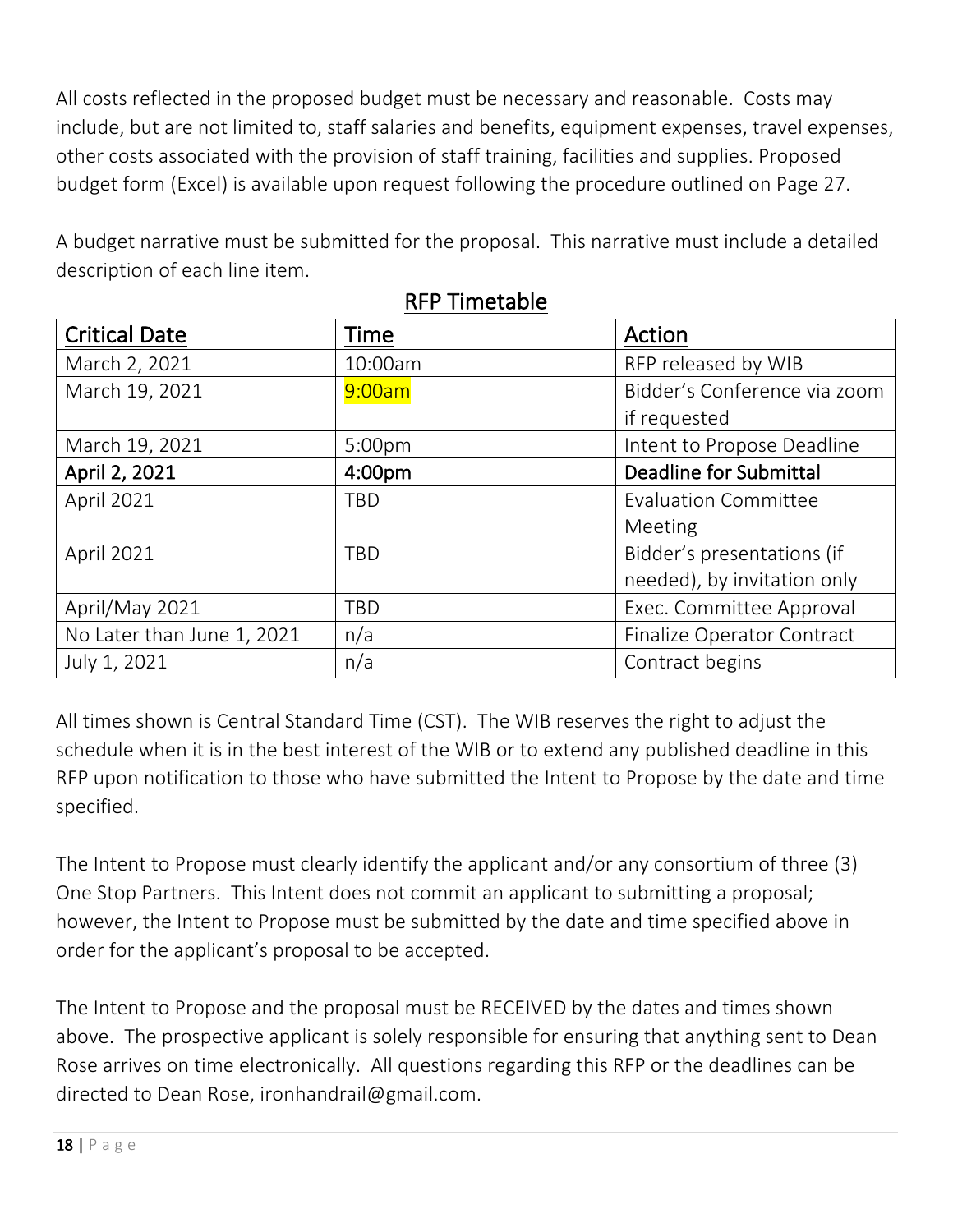All potential respondents can request a bidder's conference via Zoom on March 19, 2021, if needed. This will be the best opportunity for having technical or other concerns addressed.

The Proposal Review Committee will meet to discuss the proposals and develop recommendations. The Proposal Committee may request additional information from any bidder prior to a recommendation for consideration by the WIB.

#### Questions & Answers

All questions/requests for clarification regarding this RFP must be submitted in writing via email to Dean Rose, ironhandrail@gmail.com, by 5:00pm on March 26, 2021. All emailed questions and responses will be saved and documented to ensure all conflict of interest and transparency guidelines are met. Verbal questions/requests for clarification shall not be accepted. Further, the WIB reserves the right to reject any or all requests for clarification, in whole or in part.

To avoid actual or perceived conflict, or undue influence over the process, all applicants are prohibited from contacting any WIB board member, committee member, or staff other than those listed in the RFP. Contact with anyone for purposes of influencing the outcome of the procurement will result in disqualification of the prospective applicant from this competitive procurement process.

#### Deadline for Proposal Submission

Proposals will be due by 4:00pm on April 2, 2021 to Dean Rose, ironhandrail@gmail.com. A Notification receipt will be emailed when a proposal is received. If proposers do not receive an email receipt, it is their responsibility to contact the Dean Rose, to verify receipt of the proposal.

#### All proposals not received by the deadline will be returned.

#### Proposal Evaluation Criteria

#### Proposal Evaluators

All proposals will be evaluated individually and as a group by the proposal review committee who has no conflict of interest with any bidding organization. The committee will rate proposals and may require interviews with proposers prior to making funding recommendations to the WIB. All contracts will then be forwarded to the full board for approval.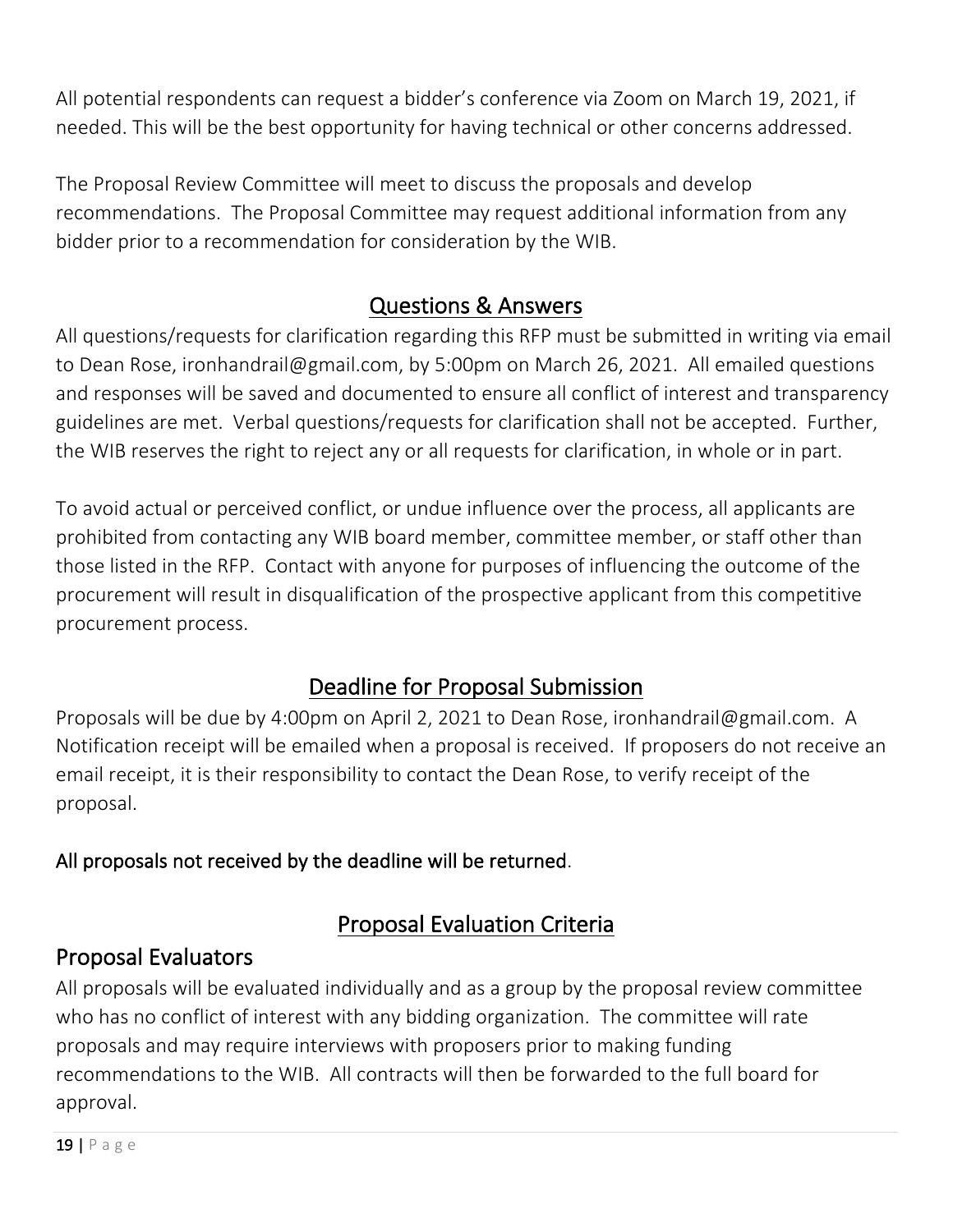#### Proposal Evaluators Reviews

The proposals will be reviewed to determine if the provider meets the following minimum procurement requirements:

- 1. The proposal was submitted on or before the closing date and time.
- 2. The proposing organization is not on a federal or state debarment list.
- 3. The proposing organization has been a legal business entity for a minimum of one year prior to the start of the contract.
- 4. The proposing organization is fiscally solvent.
- 5. The person signing the proposal as the submitting organization has the legal authority to do so.
- 6. The proposing organization agrees to meet all federal, state, and local compliance requirements.
- 7. The proposing organization has developed a reporting process for participant and fiscal activity.
- 8. The proposing organization has a satisfactory performance record for previous WIOA/WIA contracts, if applicable.
- 9. The proposing organization has accounting and auditing procedures adequate to control property, funds, and assets.
- 10.The proposing organization has a satisfactory record of integrity, business ethics, and fiscal accountability.

All proposals received in accordance with the time and content requirements identified in this request for proposals will be evaluated and scored based on the criteria outlined below.

The maximum number of points any proposal can receive is 100.

| <b>POINTS</b> | <b>PROGRAM COMPONENT</b>                                                                                                                                                           |
|---------------|------------------------------------------------------------------------------------------------------------------------------------------------------------------------------------|
| 35            | Organization Background & Experience - experience of<br>organization in providing the same or similar services<br>or ability to replicate a successful model provided<br>elsewhere |
| 30            | Staffing Plan & Qualifications – the experience and<br>qualifications of staff identified to provide services and<br>reasonableness of staffing plan.                              |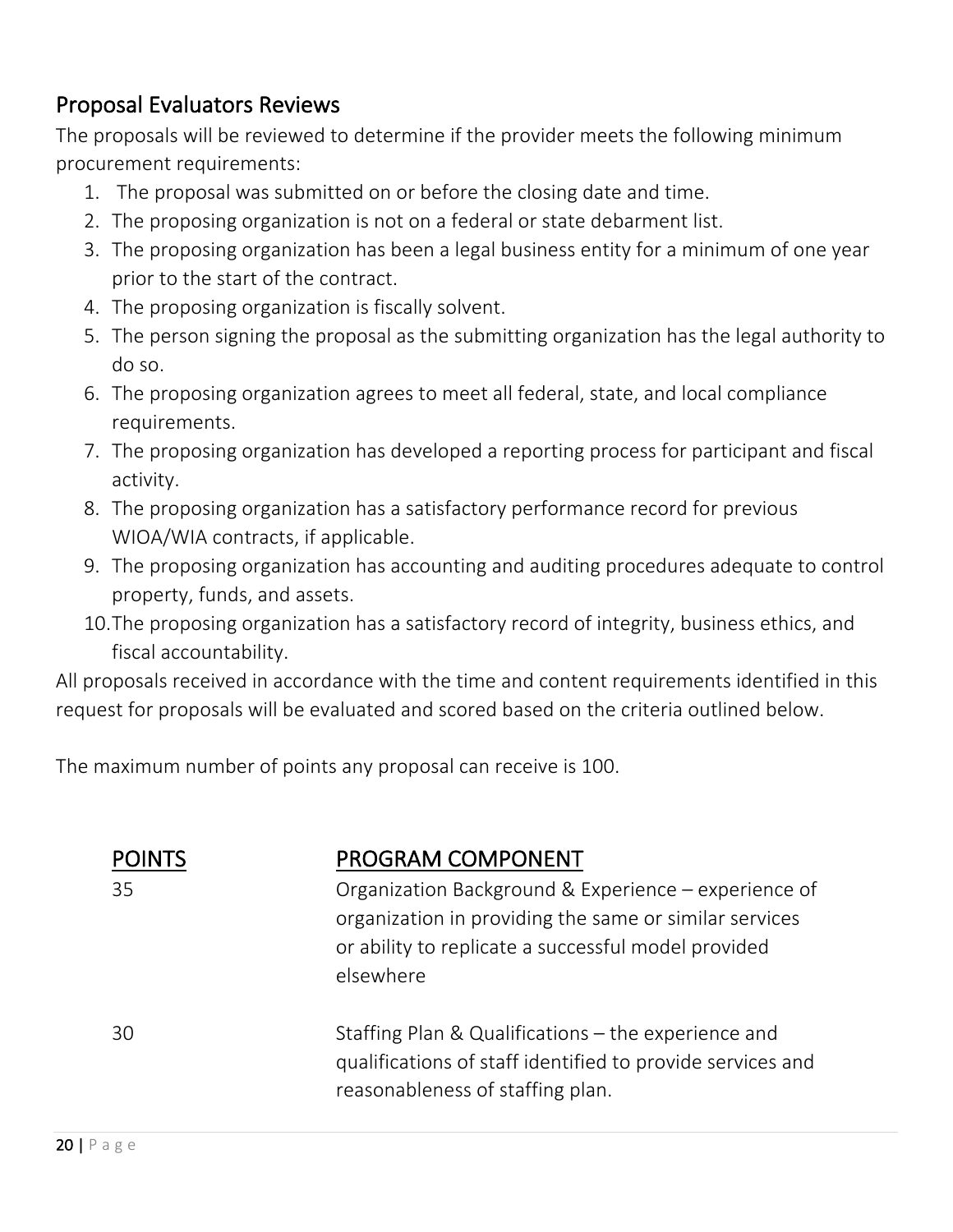35 Financial Management Plan & Budget – cost of services and fiscal capacity. Overall cost, evidenced fiscal capacity, experience with grants, absence of previous monitoring or audit findings.

#### 100 TOTAL AVAILABLE POINTS

The WIB reserves the right to request additional data, conduct oral interviews, and/or conduct a management review of the evaluation process prior to making a recommendation of an award. The Chair of the evaluation committee or their designee will schedule the time and location for these interviews. The objectives of the oral interviews are to address areas of proposals that may need additional clarification and/or to ensure that the respondent has the requisite ability, capacity, etc.

Note: Handouts, promotional materials, videos, overheads, etc., are not permitted at oral presentations.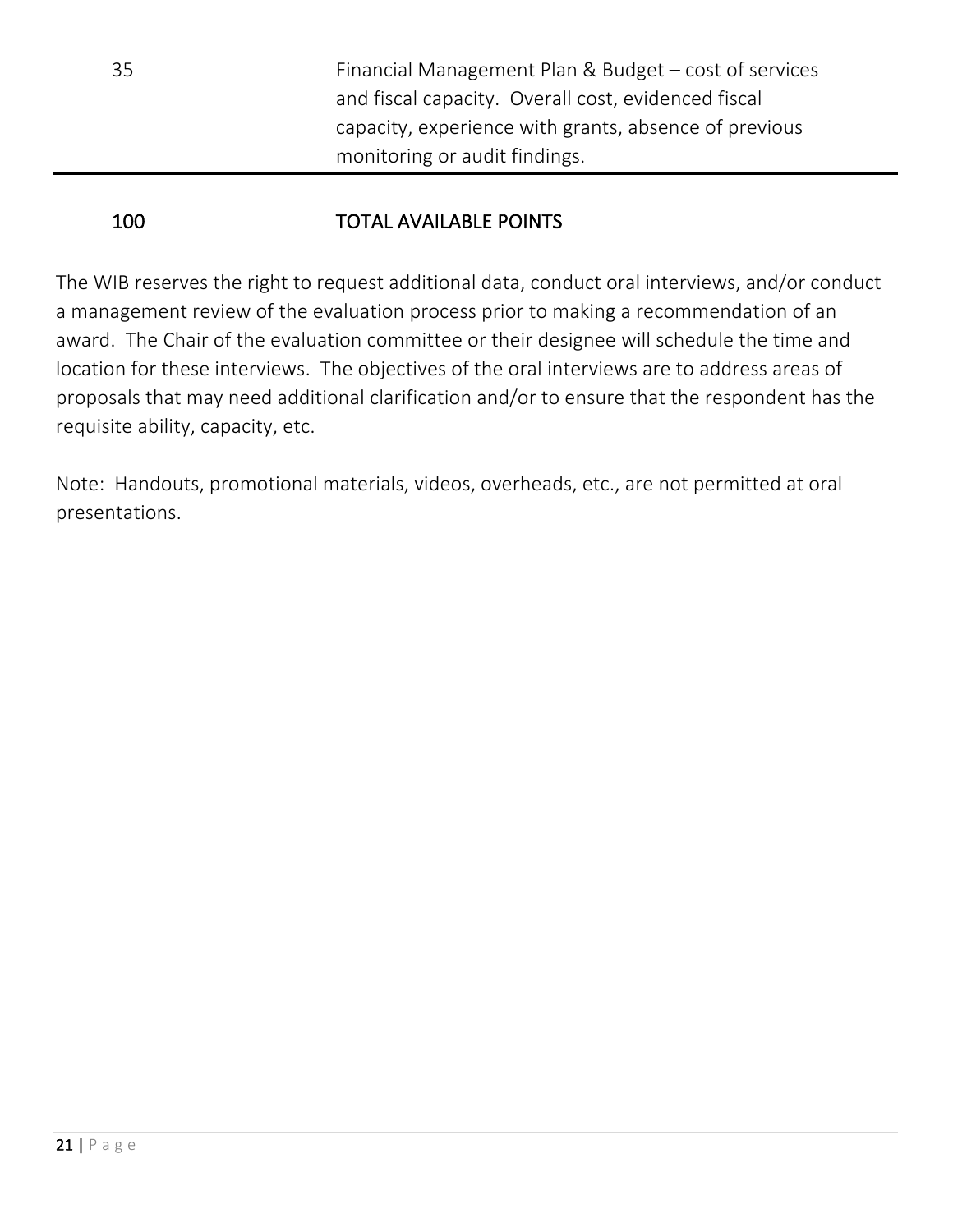#### Selection of Contractor(s)

Selection of contractor(s) shall be in accordance with federal, state, and local standards. The primary consideration in selecting agencies or organizations to deliver services shall be the effectiveness of the agency or organization in delivering comparable or related services based on demonstrated performance in terms of the likelihood of meeting performance goals, costs, quality of training, and characteristics of participants.

Funds provided under WIOA shall not be used to duplicate facilities or services available in the area unless it is demonstrated that alternative services or facilities would be more effective or more likely to achieve the performance goals.

Each respondent submitting a proposal will be notified of the WIB's decision concerning their proposal. Formal notification to award contracts and the actual execution of a contract are subject to the following conditions:

- 1. Approval by the applicable committee and the WIB
- 2. Approval of the MOU budget by the partner agencies if costs are included in the proposal.

If the results of the review indicate, in the opinion of the review committee or the WIB, that the proposed service provider may not be able to fulfill contract expectations, the WIB reserves the right not to enter into contract with the organization, regardless of the ranking and/or approval of the applicant's proposal.

The WIB may require the selected one-stop operator to participate in negotiations and modify their proposals based on the outcome of those negotiations. The WIB may decide not to fund part, or all, of a proposal even though it is found to be in the competitive range if, in the opinion of the WIB, the services proposed are not needed, the goals of the proposal do not align with goals of the WIB, or the costs are higher than the WIB finds reasonable in relation to the overall funds available.

The WIB reserves the right to modify or alter the requirements and standards as set forth in this RFP based on program requirements mandated by state or federal agencies. In such instances, the WIB will not be held liable for provisions in the RFP that become invalid.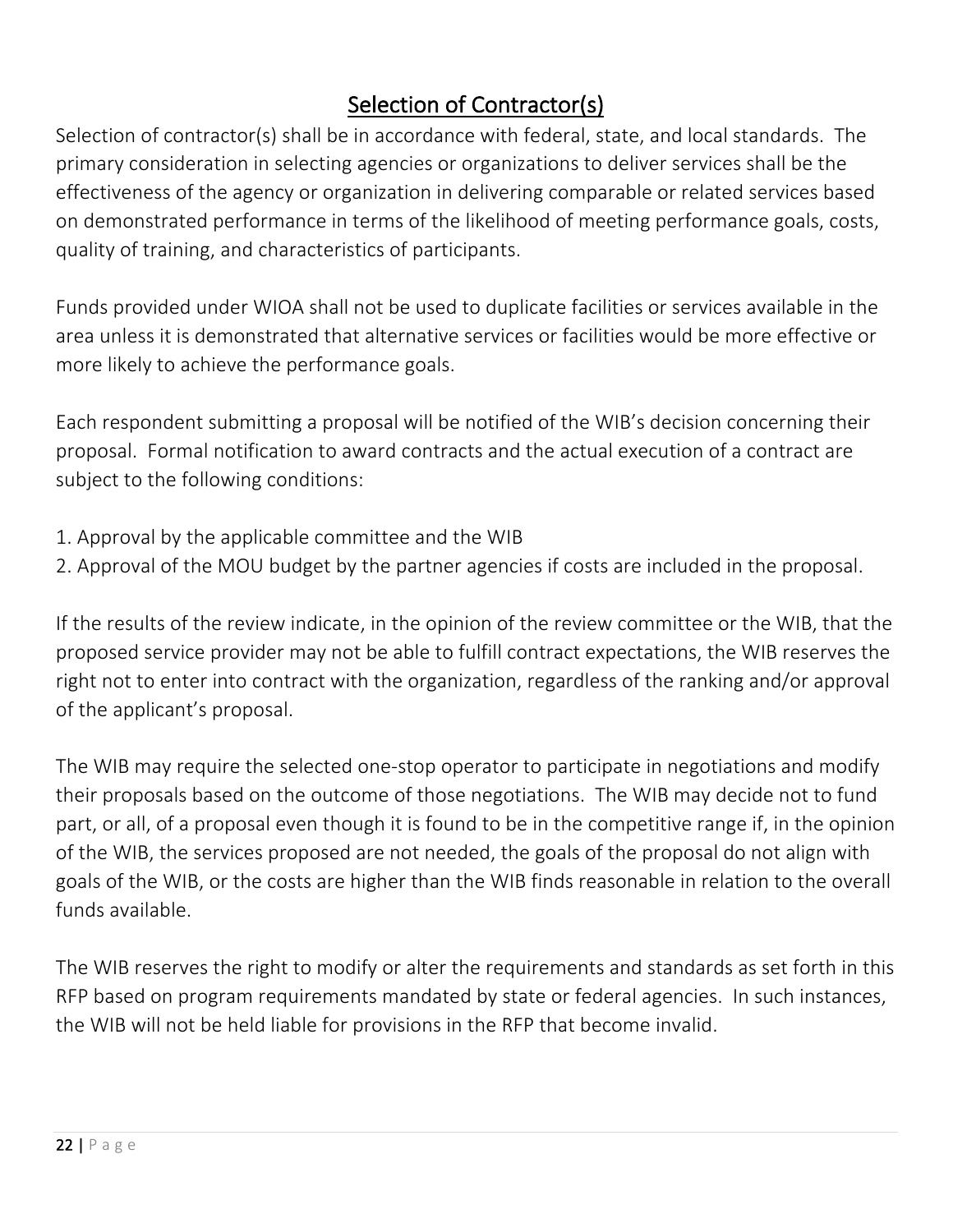#### **Provisions**

- 1. The release of this RFP does not obligate or commit the WIB to award a contract.
- 2. All proposals submitted will be subject to competitive review.
- 3. The WIB has the right to reject any/all proposals that do not follow the format instructions set forth by this RFP.
- 4. This RFP does not commit the WIB to award a grant, to pay for any costs incurred in the preparation for any RFP, or to procure a contract for services or supplies prior to issuance of a written agreement.
- 5. The WIB retains the right to accept or reject any/all proposals received, to negotiate with all qualified sources or to cancel in part, or in entirety, this RFP if it is in the board's best interest to do so. The board may require the selected bidders to participate in negotiations and to rewrite their applications as agreed upon during negotiations.
- 6. The WIB may modify any portion or terms of this RFP and may solicit additional proposals as necessary. The WIB reserves the right to modify or change this RFP based on rules, regulations, requirements put forth by the US Department of Labor, the Illinois Department of Commerce and Economic Opportunity, or other regulatory entities.
- 7. Proprietary rights to all data, materials, and documentation originated and prepared for the WIB pursuant to the subcontract agreement shall belong exclusively to the board.
- 8. The WIB retains the right to accept, reject, or negotiate proposals received, as well as to vary or waive any provisions set forth in this request for proposals in the best interest of the board.
- 9. All proposals will be subject to negotiation of terms, conditions, and amount.
- 10.In the event a proposer wishes to file a grievance in regards to the process, a grievance procedure is available and may be obtained from the WIB by contacting Dean Rose at ironhandrail@gmail.com. Grievances related to this proposal must be filed in writing within 10 days of the public WIB meeting at which proposals are selected for award and must comply in all other respects to the information requested and service requirements as state in the WIB grievance policy.
- 11.Contracts will be awarded to successful bidder(s) for the period from July 1, 2021 until June 30, 2022. Three additional one year extensions may be awarded based on successful program performance and availability of funds.

#### Audit Requirements

The services delivered under the contract are considered sub-recipient services and require compliance with audit requirements for federal funds. The Contractor(s) shall have an annual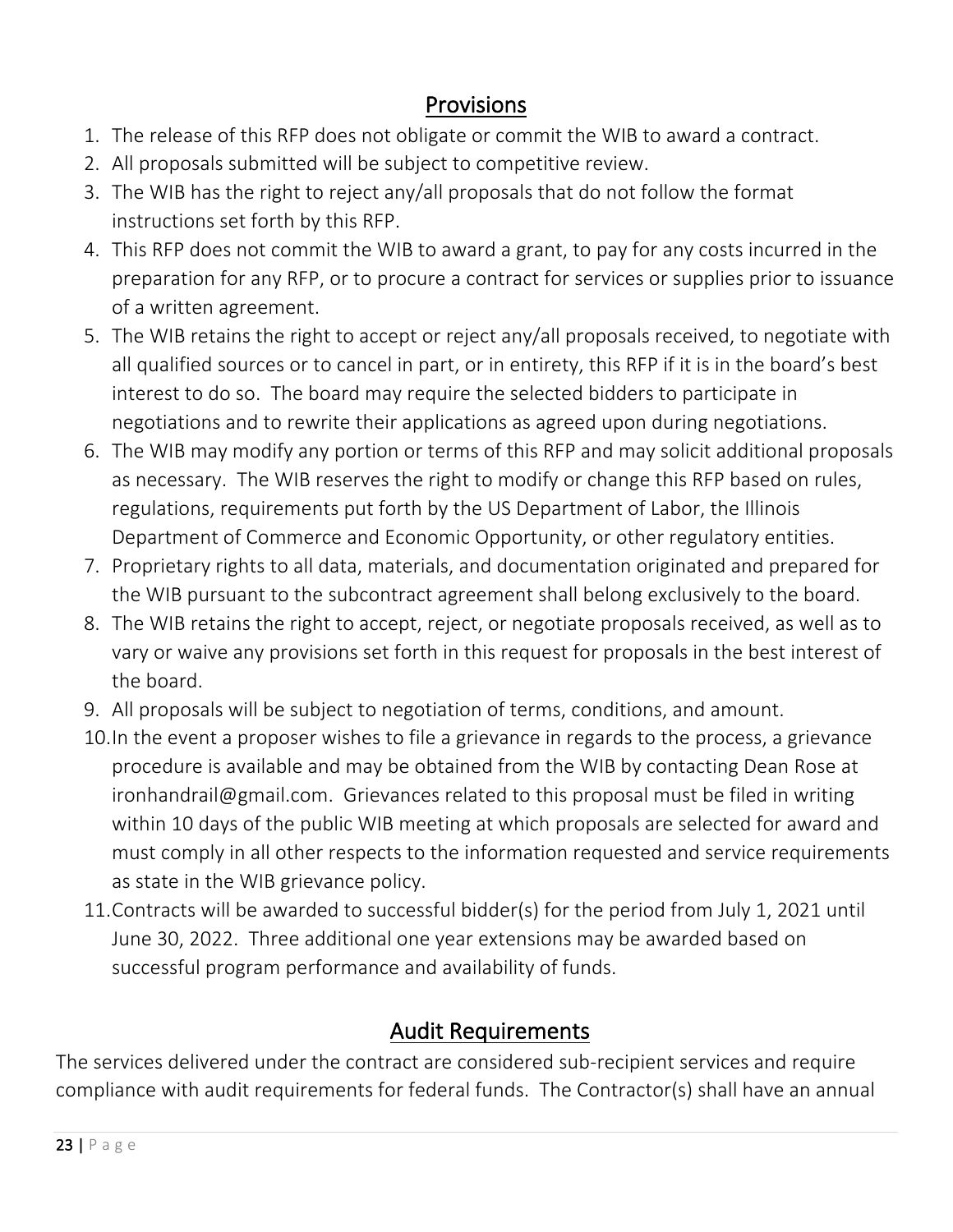independent financial and compliance audit that includes coverage of One-stop Operator within its scope, and is conducted in accordance with generally accepted audited standards.

The contractor(s) must submit a copy of their independent audit report within thirty (30) calendar days after its receipt by the Contractor(s) but not later than nine (9) months after the end date of the contract.

Contractor(s) shall be responsible for implementing procedures and internal financial controls governing the management and utilization of funds provided hereunder. The procedures and financial controls must be established pursuant to Generally Accepted Accounting Principles (GAAP) procedures.

Contractor(s) will maintain separate accounting records for all funds expended under the contract to ensure compliance with all federal and state laws and to ensure that the funds have not been unlawfully spent. All expenditures must be allowable, allocable, necessary, and reasonable for proper and efficient operation of the program under the appropriate funding source administered.

Contractor(s) will make available all accounting records for review upon request for examination, audit, or for the making of excerpts or copies of such records for purpose of determining compliance with all applicable rules and regulations and provisions of this contract.

#### Inventory Procedures

Any equipment purchased under the contract or provided by the WIB for use in delivering the services under the contract shall be used exclusively by the applicants and/or participants unless an equipment user agreement has been made part of the contract. Such equipment is and shall remain property of the WIB.

All purchasing must be in compliance with the WIB's/Lead CEO's procurement guidelines. Records must be maintained to document procurement efforts to comply with this requirement.

Equipment purchased as defined as tangible, nonexpendable personal property having a useful life of more than one year and an acquisition cost of \$5,000 or more per unit, including all costs related to the property's final intended use, shall first receive prior approval from the WIB.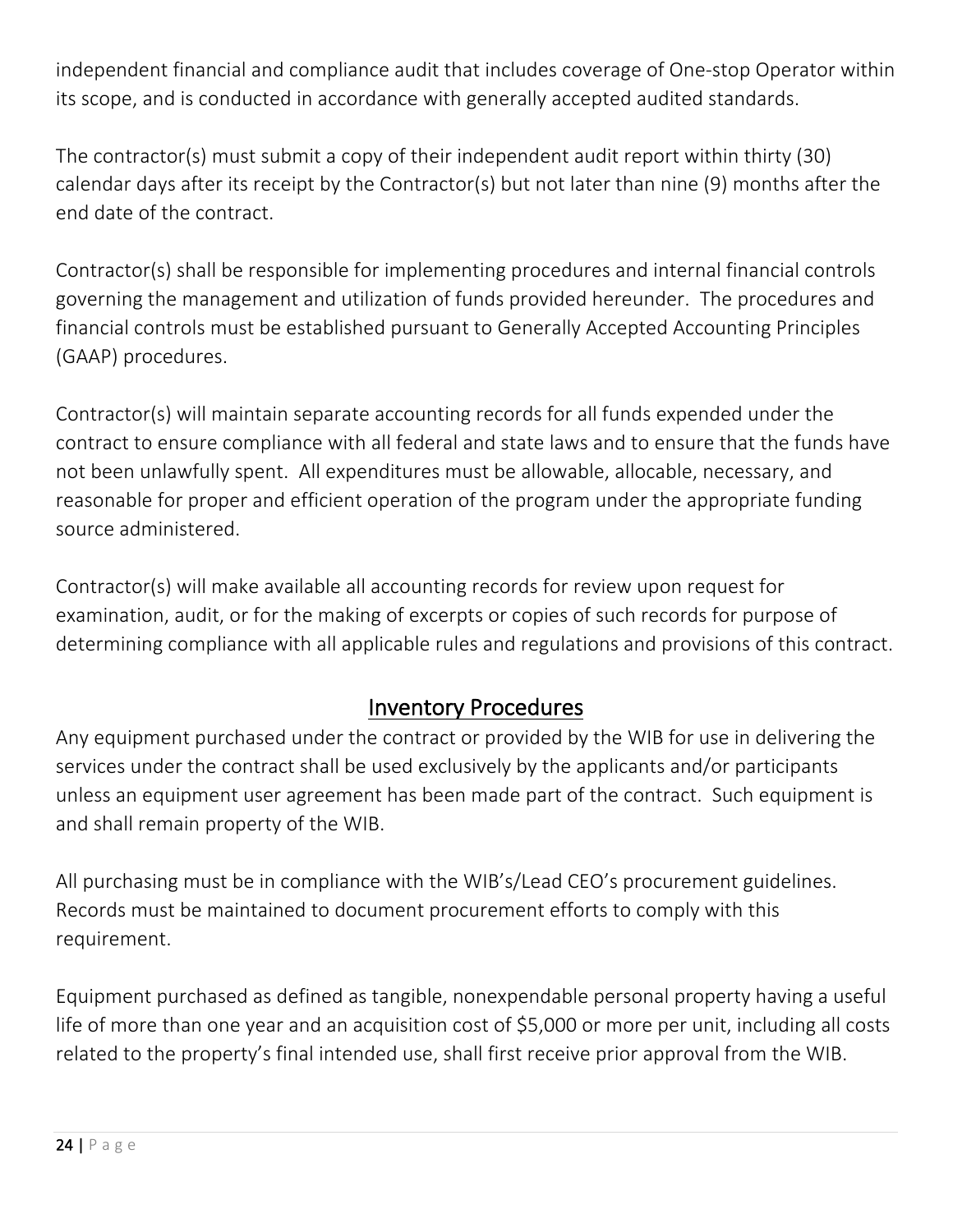An up-to-date inventory of all property purchased that has an individual purchase price of \$5,000 or more must be maintained and shall not be disposed of without prior written authorization.

Title to supplies, equipment, real property, and other expendable property acquired by a recipient of federal funds shall vest in the recipient upon acquisition for the authorized purpose of the project as long as it is needed and shall not encumber the property without approval of the United States Department of Labor (USDOL).

All supplies, equipment, real property and other expendable property shall be returned within forty-five (45) days of contract termination or when the property is no longer needed.

#### Insurance Requirement

Contractor(s) shall deliver to the WIB prior to the commencement of the contract satisfactory evidence in the form of a Certificate of Insurance that the following insurance coverage, as appropriate, are in force and will not be cancelled without thirty (30) days written notice to the WIB. Such a certificate shall serve as proof that all insurance and fidelity bonds, if applicable, are current and that all appropriate employees of the contractor(s) are covered. The WIB may withhold payments or terminate the contract if the contractor(s) fails to maintain or provide evidence of current insurance.

- a. Liability Insurance Contractor(s) agrees to obtain a standard liability insurance policy in the single limit amount of \$1,000,000 and will provide general liability insurance in the amount of \$100,000 per person and \$200,000 per occurrence with an endorsement naming the Workforce Innovation Board of East Central Illinois as ad additional insured, unless the contractor(s) is self-insured. If the Contractor(s) is self-insured, the Contractor(s) must be able to provide the same coverage and must submit proper documentation to the WIB as evidence of such.
- b. Workers' Compensation To the extent that the state Workers' Compensation law is applicable, Contractor(s) must provide Workers' Compensation coverage to all employees paid directly under that contract. Where employees covered under the contract are not covered under a state Workers' Compensation law, then the Contractor(s) shall provide insurance coverage for injuries suffered by employees. Income maintenance coverage is not required.
- c. Motor Vehicle Insurance Contractor(s) agrees to obtain Motor Vehicle Insurance coverage in the amounts of \$50,000 property damage, \$100,000 per person and \$300,000 per occurrence, for all motorized vehicles owned or leased by the Contractor(s) to be used in the performance of actions authorized by the Contract. Contractor(s) shall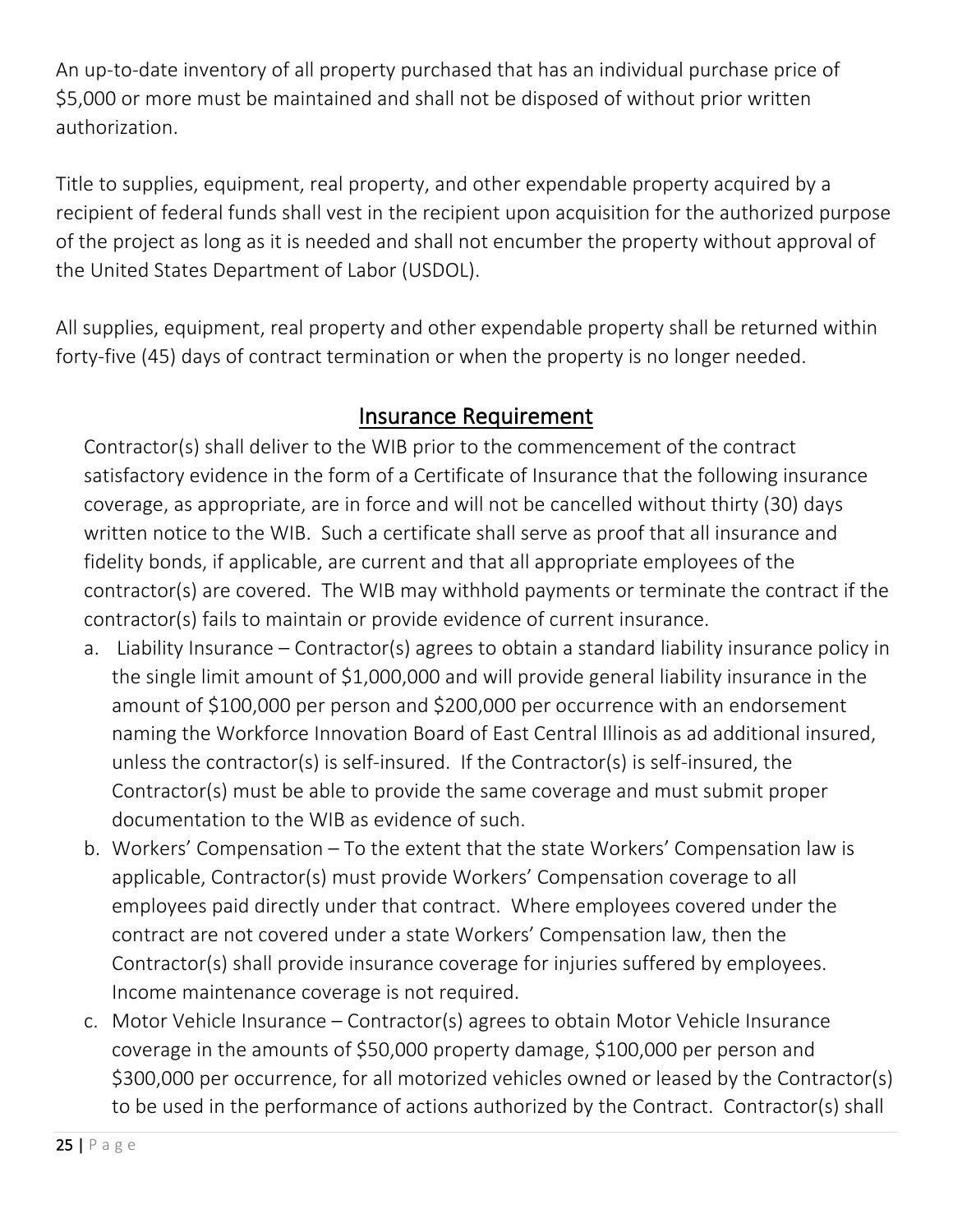ensure that all employees receiving travel reimbursement, including mileage, have current motor vehicle insurance. Contractor(s) shall comply with this part by maintaining copies of its employees' current, personal insurance cards. The WIB may, at any time, require the Contractor(s) to produce copies of insurance cards for employees receiving mileage reimbursements.

- d. Bonding Contractor(s) shall carry an Employee Fidelity Bond on every officer, director, agent, or employee authorized to receive or deposit financial documents, checks, or other instruments of payment for program costs. Bond shall be in the amount of \$100,000 or the total amount of the contract, whichever is less. The bond shall be effective prior to any contract payment and for at least twelve (12) months after the contract terminates and the WIB shall be named as beneficiary.
- e. All property and equipment purchased by the Contractor(s) under the Contract shall be insured against, fire, theft, and destruction in an amount equal to the full replacement cost.

#### Access to Records

At any time during normal business hours and as often as the WIB, Illinois Department of Commerce and Economic Opportunity (ILDCEO), USDOL, Comptroller General of the United States, or their designated representative may deem necessary, Contractor(s) shall make available all appropriate personnel for interviews and all such financial, applicant, or participant books, documents, papers, and records (including computer records), or other data relating to matters covered by the contract, for examination, audit, or for the making of excerpts or copies of such records for the purpose of auditing and monitoring program activities and determining compliance with all applicable rules and regulations, and the provisions of the contract. The above referenced records shall be made available at the Contractor's expense, at reasonable locations as determined by the WIB.

Annually, the Contractor(s) shall provide copies of W-2 forms to be compared against the USDOL's most recent ETA salary/bonus threshold to ensure compliance with the current limitation.

#### Record Confidentiality

The Contractor(s) must comply with the confidentiality provisions and the record retentions requirements of the State of Illinois, where applicable. All Contractor(s) records classified as public records must be open and available for inspection by any person unless otherwise specified by law. It is the responsibility of the Contractor(s) to maintain records in a location that is accessible to the public. Contractor(s) shall not disclose any information concerning a workforce services applicant or participant to any agency or individual, other than the WIB, for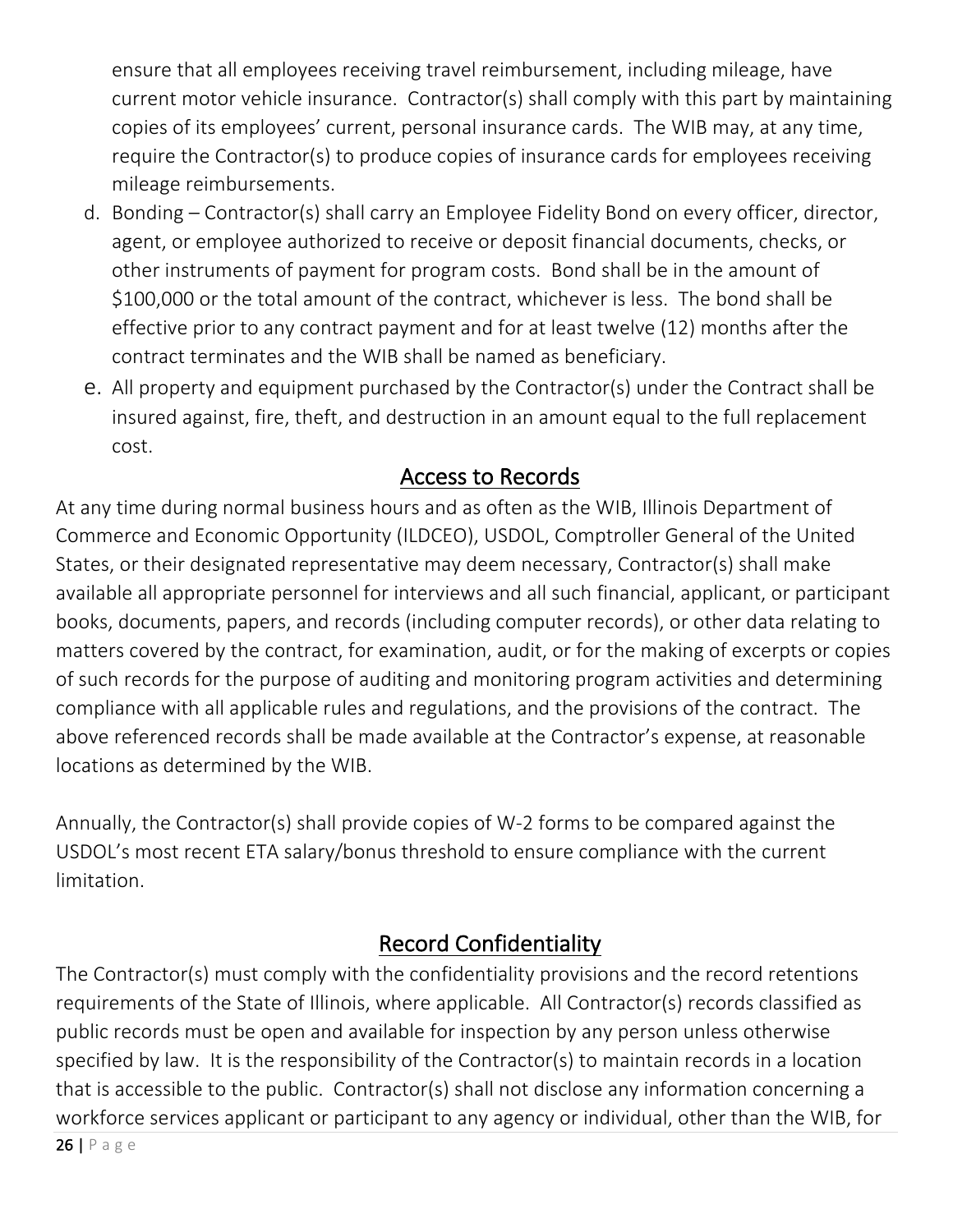any purpose without written consent of the participant, or his/her responsible parent or legal guardian.

#### Information Security

Contractor(s) will ensure that all staff review board policies related to information systems security and the Contractor(s) will comply with employment penalties outlined therein for its employees found to be in violation of such policies. Contractor(s) will ensure that it follows board procedures for information system's account creation, maintenance, and termination related to Contractor's employees and the positions for which the Contractor(s) provides oversight.

#### Incident Reporting

Known or suspected incidents of fraud, injury, program abuse or criminal conduct shall be reported to the WIB immediately.

#### Contract Requirements

The applicant's proposal will become part of the contract award. Portions of the proposal may be revised to reflect agreements reached as part of the negotiation process.

The contract includes reporting requirements to be determined by the WIB. To some extent, reporting will be dictated by the Department of Commerce and Economic Opportunity.

Proprietary right to all data, materials, documentation and products originated by and prepared pursuant to the contract shall belong exclusively to the WIB. The contractor(s) will acknowledge and agree that any product and/or deliverable created hereunder shall be considered a "work made for hire" and all rights to said product and/or deliverable shall belong exclusively to the WIB. The contractor(s) further will agree to execute whatever documents are necessary to legally transfer ownership. For any software created under this agreement as part of the products and/or deliverables, the contractor(s) agrees to provide the software source code in both human and machine-readable format upon the request of the administrative entity. The contractor(s) also agrees to certify in writing a clean working environment and verifies that they are fully operational. The contractor(s) will agree to remedy any deficiency found subsequent to delivery that is found to be the responsibility of the contractor(s).

The contractor(s) will be prohibited from disseminating products and information developed under the grant without the prior written consent of the WIB.

All respondents must be in-compliance, or agree to comply, with the following federal and state laws and related regulations for consideration of an award: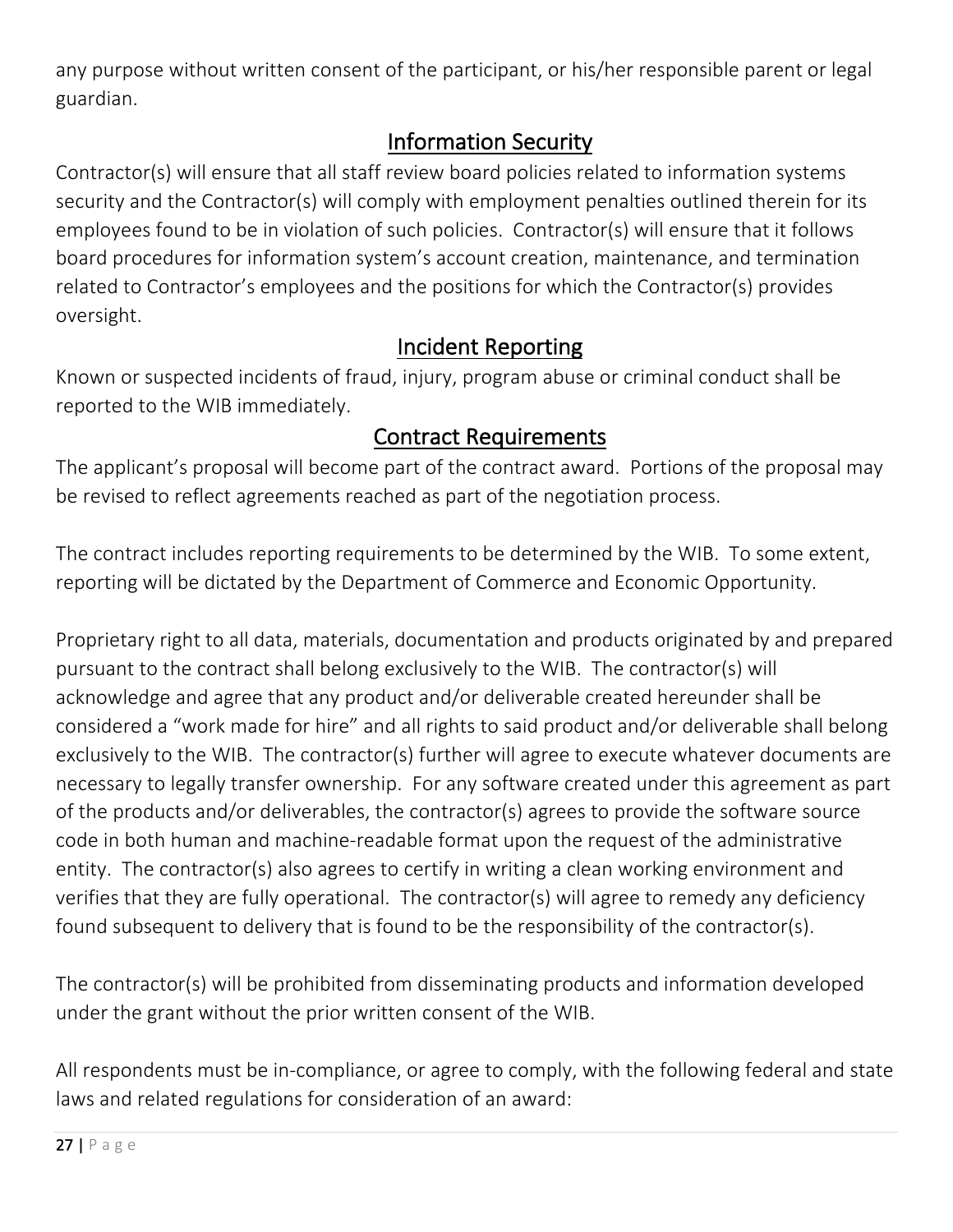- Workforce Innovation and Opportunity Act; State WIA/WIOA Policies
- Equal Employment Opportunity
- Copeland "Anti-Kickback" Act
- Davis-Bacon Act, as amended
- Contract Work Hours and Safety Standards Act
- Rights to Inventions Made Under a Contract or Agreement
- Clean Air Act & the Federal Water Pollution Control Act, as amended
- Byrd Anti-Lobbying Amendment
- Debarment and Suspension
- Applicable State of Illinois Laws

#### Proposal Forms

To obtain the proposal forms please email Dean Rose at ironhandrail@gmail.com and request that the proposal form(s) for the WIOA One-Stop Operator RFP be emailed to you.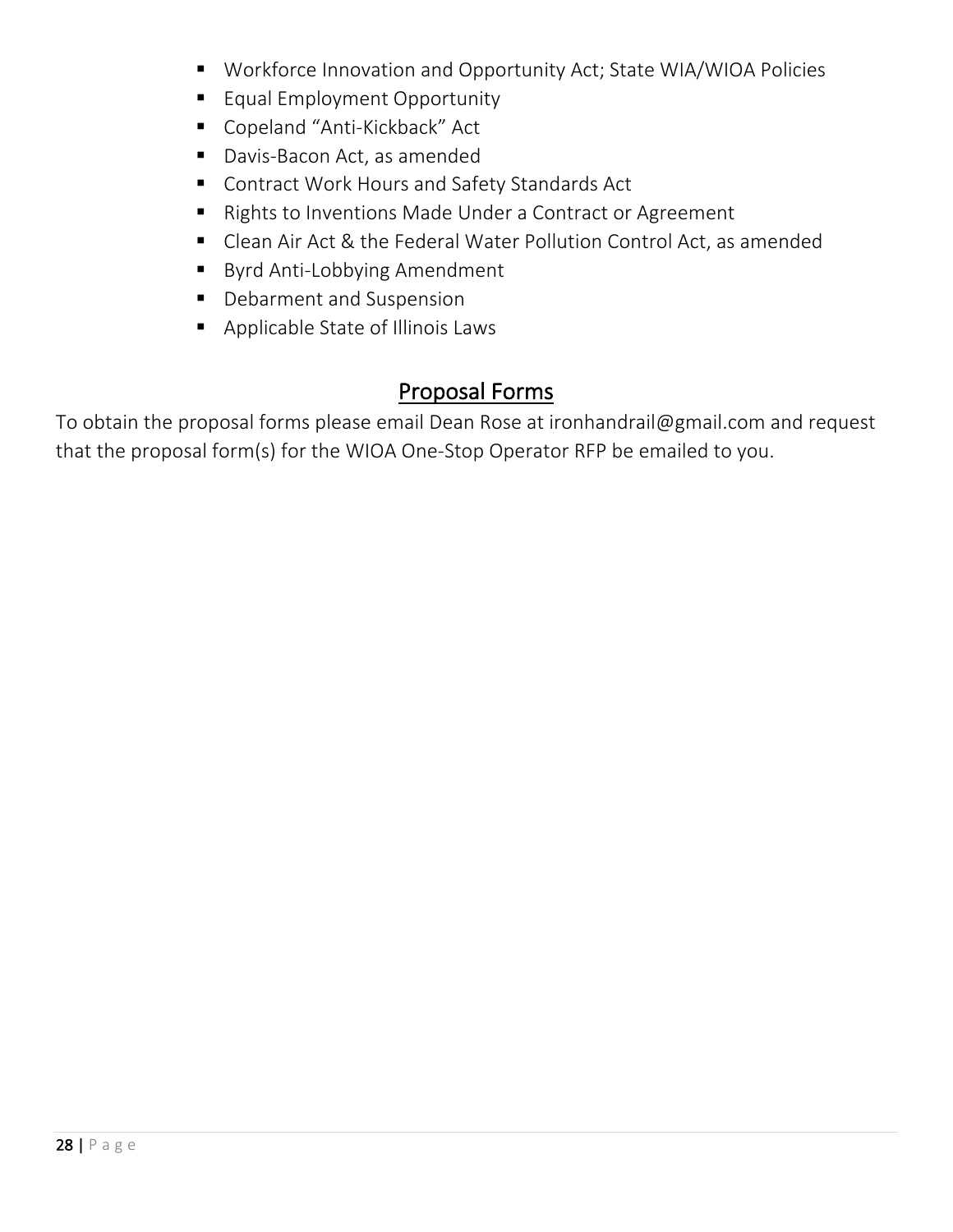

#### INTENT TO PROPOSE - ONE-STOP OPERATOR (Attachment A)

| $\checkmark$ NOTE: If proposing as a consortium - identify the lead agency on this Cover Sheet; attach<br>a listing of consortium entities and contacts. |  |
|----------------------------------------------------------------------------------------------------------------------------------------------------------|--|
|                                                                                                                                                          |  |
|                                                                                                                                                          |  |
|                                                                                                                                                          |  |
| Proposing Organization or Lead Agency information:                                                                                                       |  |
|                                                                                                                                                          |  |
|                                                                                                                                                          |  |
|                                                                                                                                                          |  |
|                                                                                                                                                          |  |
|                                                                                                                                                          |  |
|                                                                                                                                                          |  |
| Proposing Lead Agency Authorized Signature:                                                                                                              |  |
|                                                                                                                                                          |  |
|                                                                                                                                                          |  |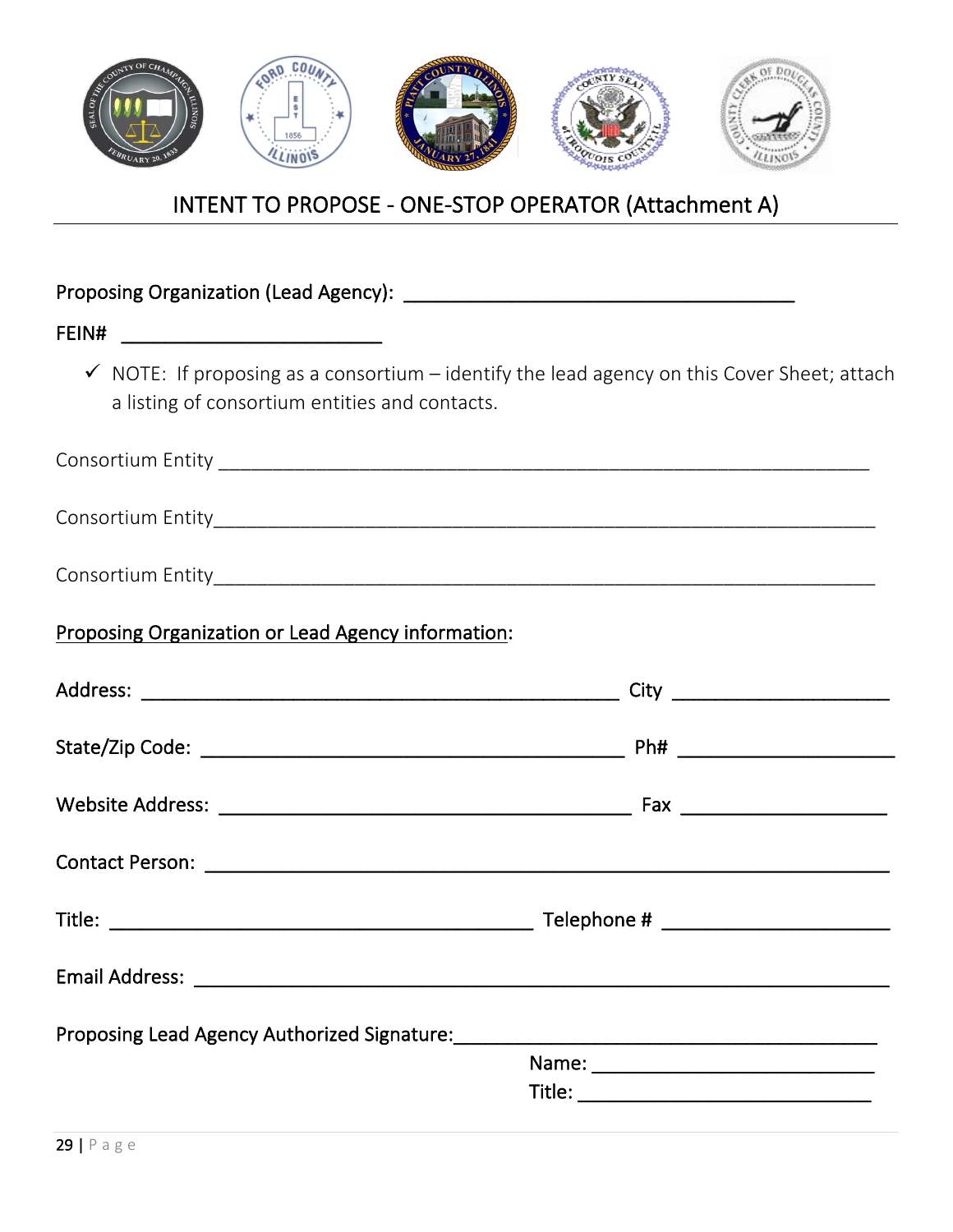#### Attachment B

## COVER SHEET

Name of Organization (LEAD AGENCY):\_\_\_\_\_\_\_\_\_\_\_\_\_\_\_\_\_\_\_\_\_\_\_\_\_\_\_\_\_\_\_\_

Mailing Address: \_\_\_\_\_\_\_\_\_\_\_\_\_\_\_\_\_\_\_\_\_\_\_\_\_\_\_\_\_\_

Organization Official: \_\_\_\_\_\_\_\_\_\_\_\_\_\_\_\_\_\_\_\_\_\_\_\_\_\_\_\_\_\_

LEAD AGENCY Authorized Signature:\_\_\_\_\_\_\_\_\_\_\_\_\_\_\_\_\_\_\_\_\_\_\_\_\_\_\_\_\_\_\_\_\_\_\_\_\_\_

Additional Contacts: Signatures are required from all additional contacts to verify agreement of Lead Agency Designation.

 $\overline{\phantom{a}}$  ,  $\overline{\phantom{a}}$  ,  $\overline{\phantom{a}}$  ,  $\overline{\phantom{a}}$  ,  $\overline{\phantom{a}}$  ,  $\overline{\phantom{a}}$  ,  $\overline{\phantom{a}}$  ,  $\overline{\phantom{a}}$  ,  $\overline{\phantom{a}}$  ,  $\overline{\phantom{a}}$  ,  $\overline{\phantom{a}}$  ,  $\overline{\phantom{a}}$  ,  $\overline{\phantom{a}}$  ,  $\overline{\phantom{a}}$  ,  $\overline{\phantom{a}}$  ,  $\overline{\phantom{a}}$ 

| Name                          | Email | <b>Phone Number</b> | Signature |  |
|-------------------------------|-------|---------------------|-----------|--|
| Name                          | Email | <b>Phone Number</b> | Signature |  |
| Name                          | Email | <b>Phone Number</b> | Signature |  |
| Proposed Contract Period:     |       |                     |           |  |
| <b>Total Funds Requested:</b> |       |                     |           |  |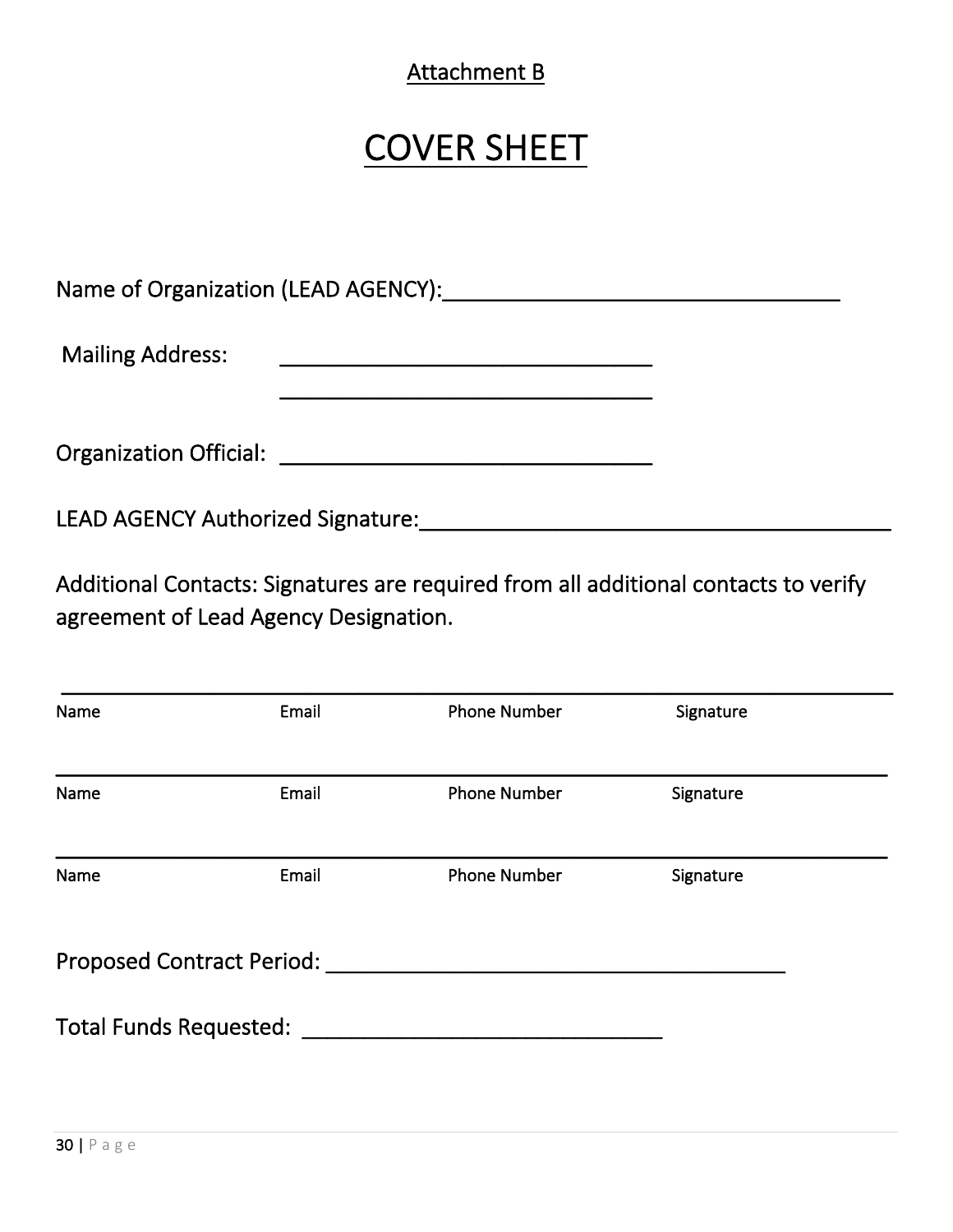#### Affirmative Action Policy Statement (Attachment C)

It is the policy of  $(organization)$  to provide equal opportunity to all persons, regardless of race, color, religion, sex, age, national origin, handicap, political affiliation, or belief. Therefore, this organization will take Affirmative Action to ensure that we will:

- 1. Recruit, hire, and promote in all job classifications regardless of race, age, sex, religion, color, national origin, handicap, political affiliation, or belief.
- 2. Make promotional decisions that are in accordance with principles of equal opportunity by imposing only valid requirements for promotional opportunities.
- 3. Incorporate our equal employment opportunity policy in all personnel actions such as compensation, benefits, transfers, layoffs, company sponsored training, education and tuition assistance, career development, and upward mobility.
- 4. Conduct social and recreational programs sponsored by this organization without regard to race, color, religion, sex, age, national origin, handicap, sexual orientation, or political affiliation or belief.

The success of an Affirmative Action Program requires the maximum cooperation between management and its employees.

| Printed Name |  |  |
|--------------|--|--|
|              |  |  |
|              |  |  |
|              |  |  |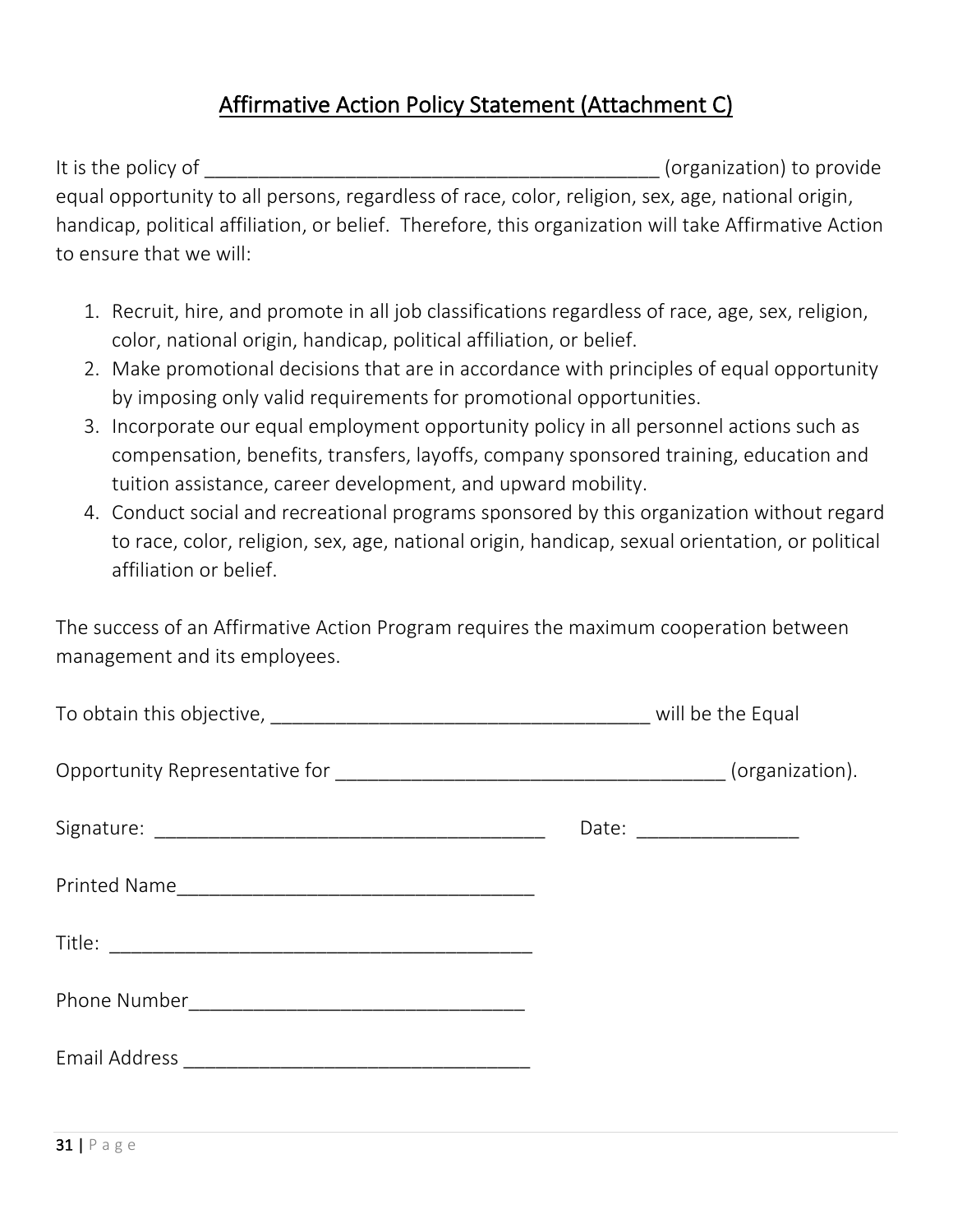#### Assurances Statement (Attachment D)

I recognize that I must give assurance for each item below. If I cannot, this proposal will automatically be rejected.

- 1. I am authorized by my Board of Directors, Trustees, other legally qualified officer, or as the owner of this agency of business to submit this proposal.
- 2. We are not currently on any federal, state, or local debarment list.
- 3. We will provide records to show that we are fiscally solvent.
- 4. We have the fiscal control and accounting procedures needed to ensure that approved funds will be used as required by law and contract.
- 5. We have additional funding sources and will not be dependent on these funds alone.
- 6. We will meet all applicable federal, state, and local compliance requirements. These include, but are not limited to:
	- $\triangleright$  Maintaining records that accurately reflect actual performance.
	- $\triangleright$  Maintaining record confidentiality, as required.
	- $\triangleright$  Reporting financial and performance data, as required.
	- $\triangleright$  Complying with federal and state non-discrimination provisions.
	- $\triangleright$  Meeting requirements of Section 504 of the Rehabilitation Act of 1973.
	- $\triangleright$  Meeting all applicable labor laws, including the Child Labor Law standard.

 $\triangleright$  GATA Illinois Government Accountability and Transparency Act prequalification. We will NOT:

- $\triangleright$  Use WIOA money to assist, promote, or deter union organizing.
- $\triangleright$  Use funds to employ or train persons in sectarian activities.
- $\triangleright$  Use funds in the construction, operation, or maintenance of any part of a facility to be used for sectarian instruction or religious worship.

We also assure that we will comply with all provisions and assurances listed in this RFP.

\_\_\_\_\_\_\_\_\_\_\_\_\_\_\_\_\_\_\_\_\_\_\_\_\_\_\_\_\_\_\_\_\_\_\_\_\_ \_\_\_\_\_\_\_\_\_\_\_\_\_\_\_\_\_\_\_\_\_\_\_\_\_\_\_\_\_\_\_\_\_

I hereby assure that all of the above are true.

\_\_\_\_\_\_\_\_\_\_\_\_\_\_\_\_\_\_\_\_\_\_\_\_\_\_\_\_\_\_\_\_\_\_\_\_\_

Authorized Signature **Date** Date

Title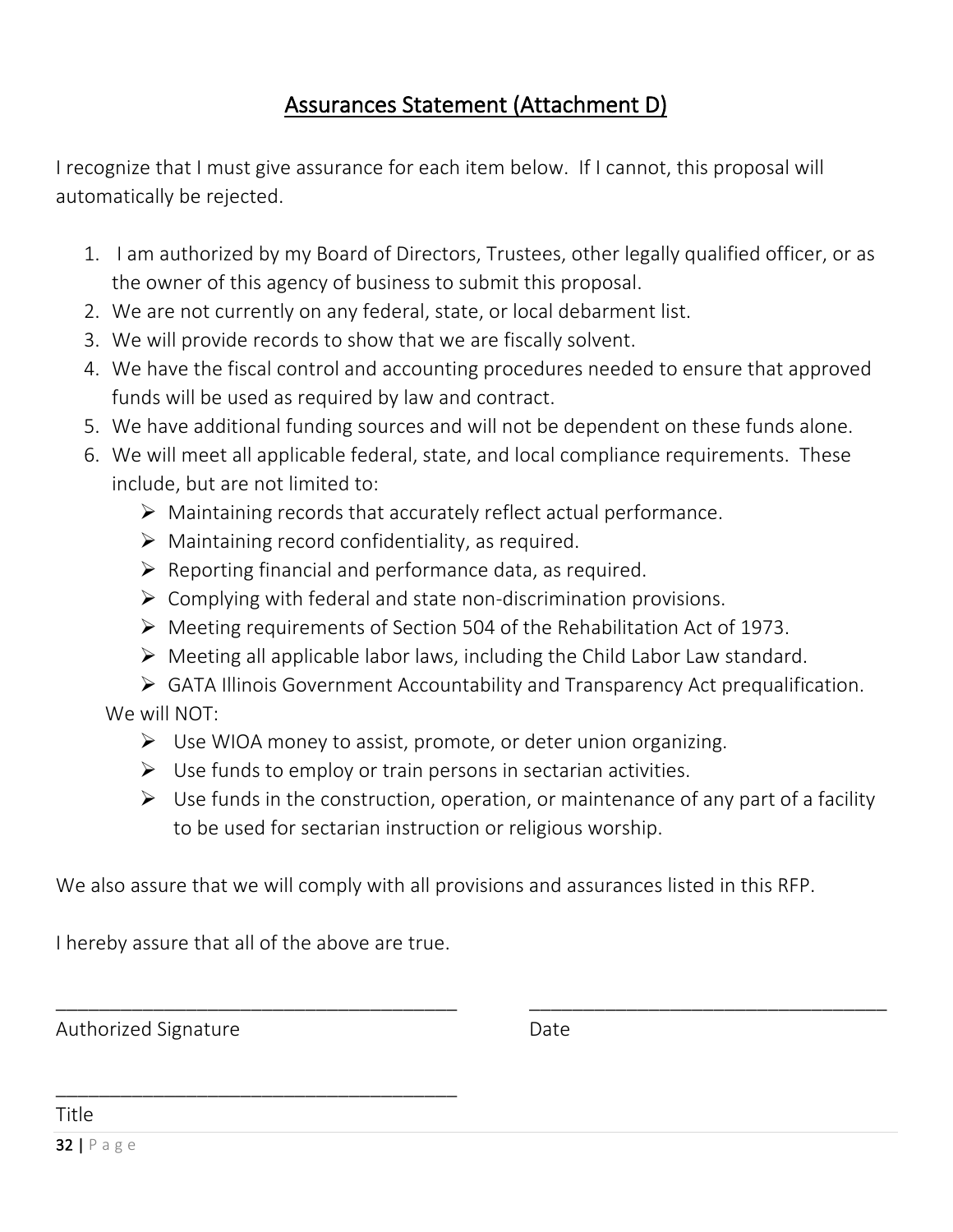#### Certification Regarding Lobbying Certification for Contracts, Grants, Loans, & Cooperative Agreements (Attachment E)

The undersigned certified, to the best of his or her knowledge and belief, that:

- 1. No federal appropriated funds have been paid or will be paid, by or on behalf of the undersigned to any person for influencing or attempting to influence an officer or employee of Congress, or any employee or a Member of Congress in connection with the awarding of any federal contract, the making of any federal grant, the making of any federal loan, the entering into any cooperative agreement and the extension, continuations, renewal, amendment, or modification of any federal contract, grant, loan, or cooperative agreement.
- 2. If any funds other than federal appropriated funds have been paid or will be paid to any person for influencing or attempting to influence an officer or employee of any agency, Member of Congress, and officer or employee of Congress, or an employee of a Member of Congress in connection with this federal contract, grant, loan, or cooperative agreement, the undersigned shall complete and submit Standard Form-LLL, "Disclosure Form to Report Lobbying" in accordance with its instruction.
- 3. The Undersigned shall require that the language of this certification be included in the award documents for all sub-awards and tiers (including subcontracts, sub-grants, and contracts under grants, loans, and cooperative agreements) and that all sub-recipients shall certify and disclose accordingly.

This certification is a material representation of fact upon which reliance was placed when this transaction was made or entered into. Submission of this certification is a prerequisite for making or entering into this transaction imposed by section 1352, Title 31, U.S. Code. Any person who fails to file the required certification shall be subject to a civil penalty of not less than \$10,000 and not more than \$100,000 for each failure.

\_\_\_\_\_\_\_\_\_\_\_\_\_\_\_\_\_\_\_\_\_\_\_\_\_\_\_\_\_\_\_\_\_\_\_\_\_\_\_\_\_\_\_\_\_\_\_\_\_\_\_\_\_\_\_\_\_\_\_\_\_\_\_\_\_\_\_\_\_\_\_\_\_\_\_\_\_

\_\_\_\_\_\_\_\_\_\_\_\_\_\_\_\_\_\_\_\_\_\_\_\_\_\_\_\_\_\_\_\_\_\_\_\_\_\_\_\_\_\_\_\_\_\_\_\_\_\_\_\_\_\_\_\_\_\_\_\_\_\_\_\_\_\_\_\_\_\_\_\_\_\_\_\_\_

\_\_\_\_\_\_\_\_\_\_\_\_\_\_\_\_\_\_\_\_\_\_\_\_\_\_\_\_\_\_\_\_\_\_\_\_\_\_\_\_\_\_\_\_\_\_\_\_\_\_\_\_\_\_\_\_\_\_\_\_\_\_\_\_\_\_\_\_\_\_\_\_\_\_\_\_\_

#### **Organization**

Printed Name and Title of Certifying Official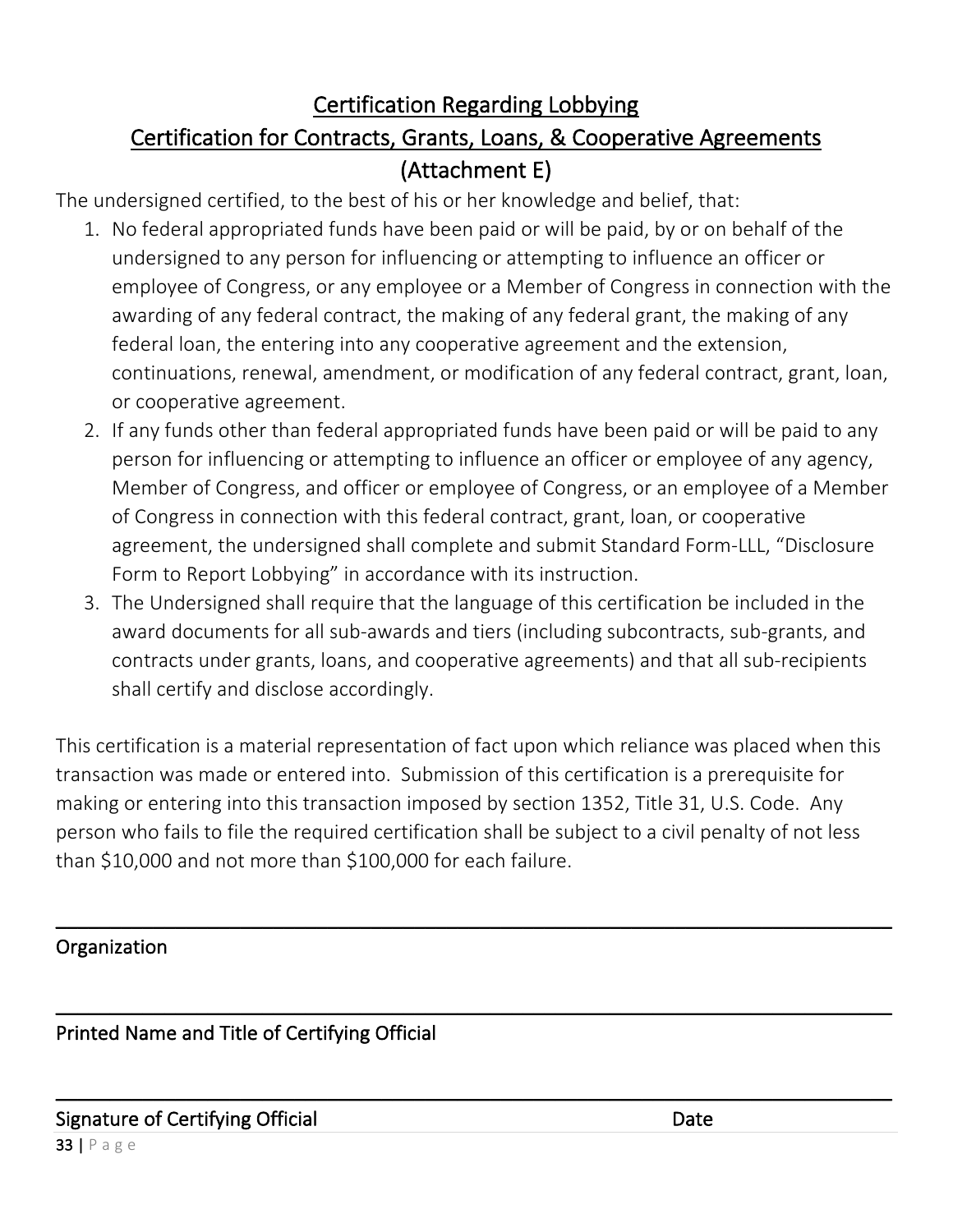#### Certification Regarding Debarment, Suspension, and Other Responsibility Matters Primary Covered Transactions (Attachment F)

This certification is required by the regulations implementing Executive Order 12549, Debarment and Suspension, 29 CFR part 98, section 98.510, Participant Responsibilities. The regulations were published as Part VII of the May 26, 1988 Federal Register (pages 19160- 19211).

#### Before signing, read instructions which are an integral part of the certification.

- 1. The prospective primary participant certifies to the best of its knowledge and belief that it and its principles:
	- a. Are not presently debarred, suspended, proposed for debarment, declared ineligible, or voluntarily excluded from covered transactions by any federal debarment or agency;
	- b. Have not within a three-year period preceding this proposal been convicted or had civil judgment rendered against them for commission of fraud or a criminal offense in connection with obtaining, attempting to obtain, or performing a public transaction; violation of federal or state antitrust statutes or commission of embezzlement, theft, forgery, bribery, falsification, or destruction of records, making false statements, or receiving stolen property;
	- c. Are not presently indicted for or otherwise criminally or civilly charged by a government entity (federal, state, or local) with commission of any of the offenses enumerated in paragraph (1)(b) of this certification; and
	- d. Have not, within a three-year period preceding this application/proposal, had one or more public transactions (federal, state, or local) terminated for cause of default.
- 2. Where the prospective primary participant is unable to certify to any of the statements in this certification, sub prospective participant shall attach an explanation to this proposal.

\_\_\_\_\_\_\_\_\_\_\_\_\_\_\_\_\_\_\_\_\_\_\_\_\_\_\_\_\_\_\_\_\_\_\_\_\_\_\_\_\_\_\_\_\_\_\_\_\_\_\_\_\_\_\_\_\_\_\_\_\_\_\_\_

\_\_\_\_\_\_\_\_\_\_\_\_\_\_\_\_\_\_\_\_\_\_\_\_\_\_\_\_\_\_\_\_\_\_\_\_\_\_\_\_\_\_\_\_\_\_\_\_\_\_\_\_\_\_\_\_\_\_\_\_\_\_\_\_

Printed Name and Title of Authorized Representative

#### Signature